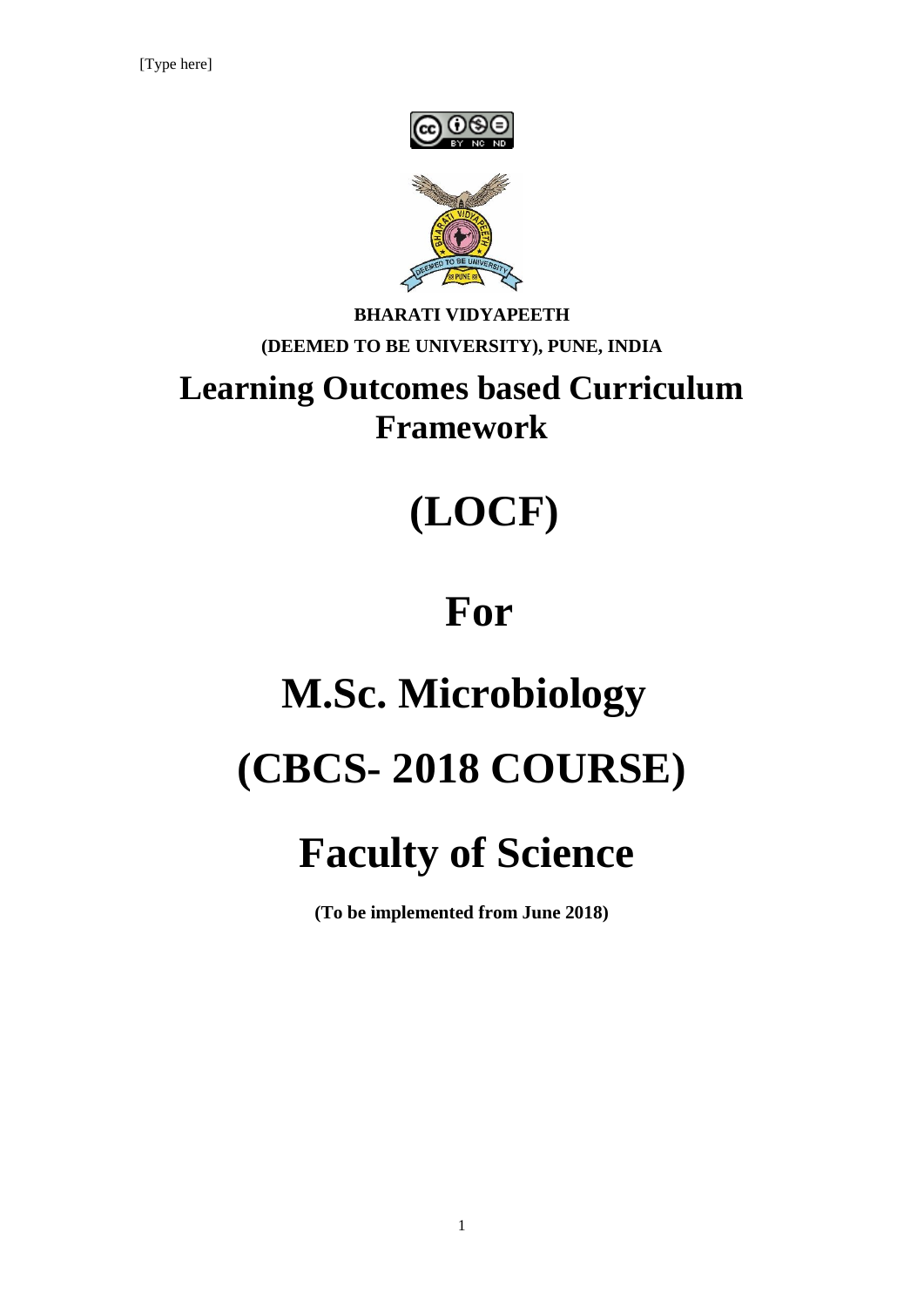| <b>Table of Contents</b> |                                                           |                |  |  |
|--------------------------|-----------------------------------------------------------|----------------|--|--|
| Sr.                      | <b>Contents</b>                                           | Page No.       |  |  |
| No.                      |                                                           |                |  |  |
| 1.                       | Preamble                                                  | 5              |  |  |
| 2.                       | Introduction                                              | 6              |  |  |
| 3.                       | Learning Outcomes based approach to Curriculum            | 6              |  |  |
|                          | Planning                                                  |                |  |  |
| 4.                       | Post Graduate Attributes in subject                       | 7              |  |  |
| 5.                       | <b>Qualification Descriptors</b>                          | $\overline{7}$ |  |  |
| 6.                       | Objectives of the course                                  | 8              |  |  |
| 7.                       | Programme Learning Outcomes in course                     | 9              |  |  |
| 8.                       | Course duration                                           | 9              |  |  |
| 9.                       | Eligibility to admissions                                 | 9              |  |  |
| 10.                      | <b>Total</b> intake                                       | 9              |  |  |
| 11.                      | Medium of instructions                                    | 9              |  |  |
| 12.                      | Course structure                                          | 10             |  |  |
| 13.                      | Rules for examination                                     | 15             |  |  |
| 14.                      | Assessment of internship (major project)                  | 17             |  |  |
| 15.                      | Alternative to internship in case of national emergencies | 19             |  |  |
| 16.                      | Standard of passing                                       | 22             |  |  |
| 17.                      | Format to calculate grade points                          | 22             |  |  |
| 18.                      | Award of honours                                          | 24             |  |  |
| 19.                      | Format of the transcript                                  | 24             |  |  |
| 20.                      | Grade / class improvement                                 | 24             |  |  |
| 21.                      | Verification and revaluation                              | 24             |  |  |
| 22.                      | Course outcomes, learning outcomes and contents for       | 25             |  |  |
|                          | PGMB 101: Biochemistry                                    |                |  |  |
| 23.                      | Course outcomes, learning outcomes and contents for       | 28             |  |  |
|                          | PGMB 102: Immunology                                      |                |  |  |
| 24.                      | Course outcomes, learning outcomes and contents for       | 31             |  |  |
|                          | PGMB 103: Genetics and Molecular biology                  |                |  |  |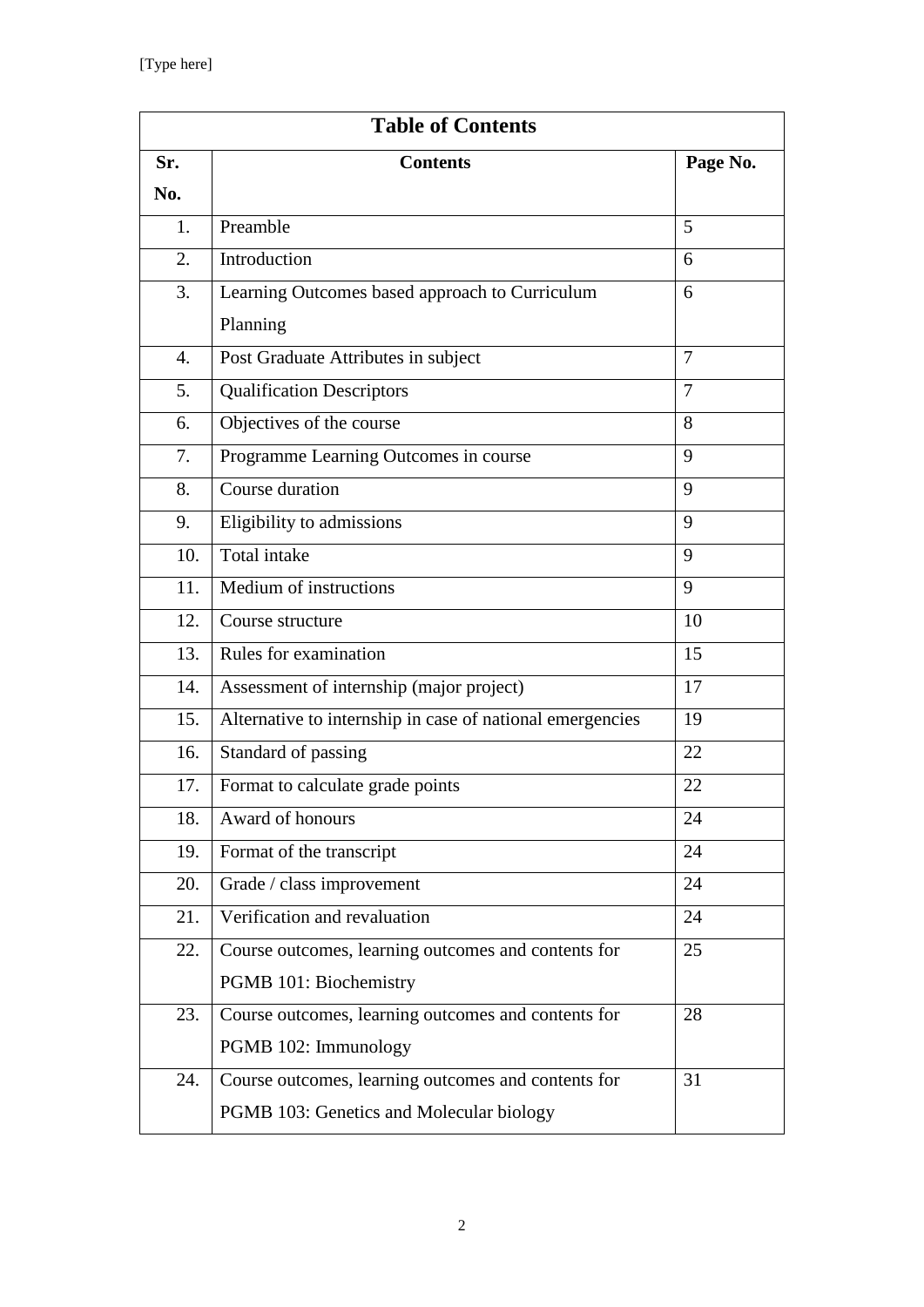[Type here]

| 25. | Course outcomes, learning outcomes and contents for | 34         |
|-----|-----------------------------------------------------|------------|
|     | PGMB 104: Microbial Ecology                         |            |
| 26. | Course outcomes, learning outcomes and contents for | 38         |
|     | PGMB 105: Environmental Microbiology                |            |
| 27. | Course outcomes, learning outcomes and contents for | 41         |
|     | PGMB 111: Practical course 1                        |            |
| 28. | Course outcomes, learning outcomes and contents for | 43         |
|     | PGMB 112: Practical course 2                        |            |
| 29. | Course outcomes, learning outcomes and contents for | 45         |
|     | PGMB 201: Fermentor Design and Microbial            |            |
|     | Biotechnology                                       |            |
| 30. | Course outcomes, learning outcomes and contents for | 47         |
|     | PGMB 202: Analytical techniques                     |            |
| 31. | Course outcomes, learning outcomes and contents for | 49         |
|     | PGMB 203: Quantitative Biology                      |            |
| 32. | Course outcomes, learning outcomes and contents for | 52         |
|     | PGMB 204: Microbial Metabolism                      |            |
| 33. | Course outcomes, learning outcomes and contents for | 55         |
|     | PGMB 205: Physiology and Metabolism                 |            |
| 34. | Course outcomes, learning outcomes and contents for | 62         |
|     | PG-AEC-201: Scientific Writing                      |            |
| 35. | Course outcomes, learning outcomes and contents for | 58         |
|     | PGMB 211: Practical course 3                        |            |
| 36. | Course outcomes, learning outcomes and contents for | 60         |
|     | PGMB 212: Practical course 4                        |            |
| 37. | Course outcomes, learning outcomes and contents for | Internship |
|     | PGMB 304 and 305                                    |            |
| 38. | Course outcomes, learning outcomes and contents for | 65         |
|     | PGMB 401: Virology                                  |            |
| 39. | Course outcomes, learning outcomes and contents for | 68         |
|     | PGMB 402: Medical Microbiology                      |            |
| 40. | Course outcomes, learning outcomes and contents for | 70         |
|     | PGMB 403: Food and Dairy Microbiology               |            |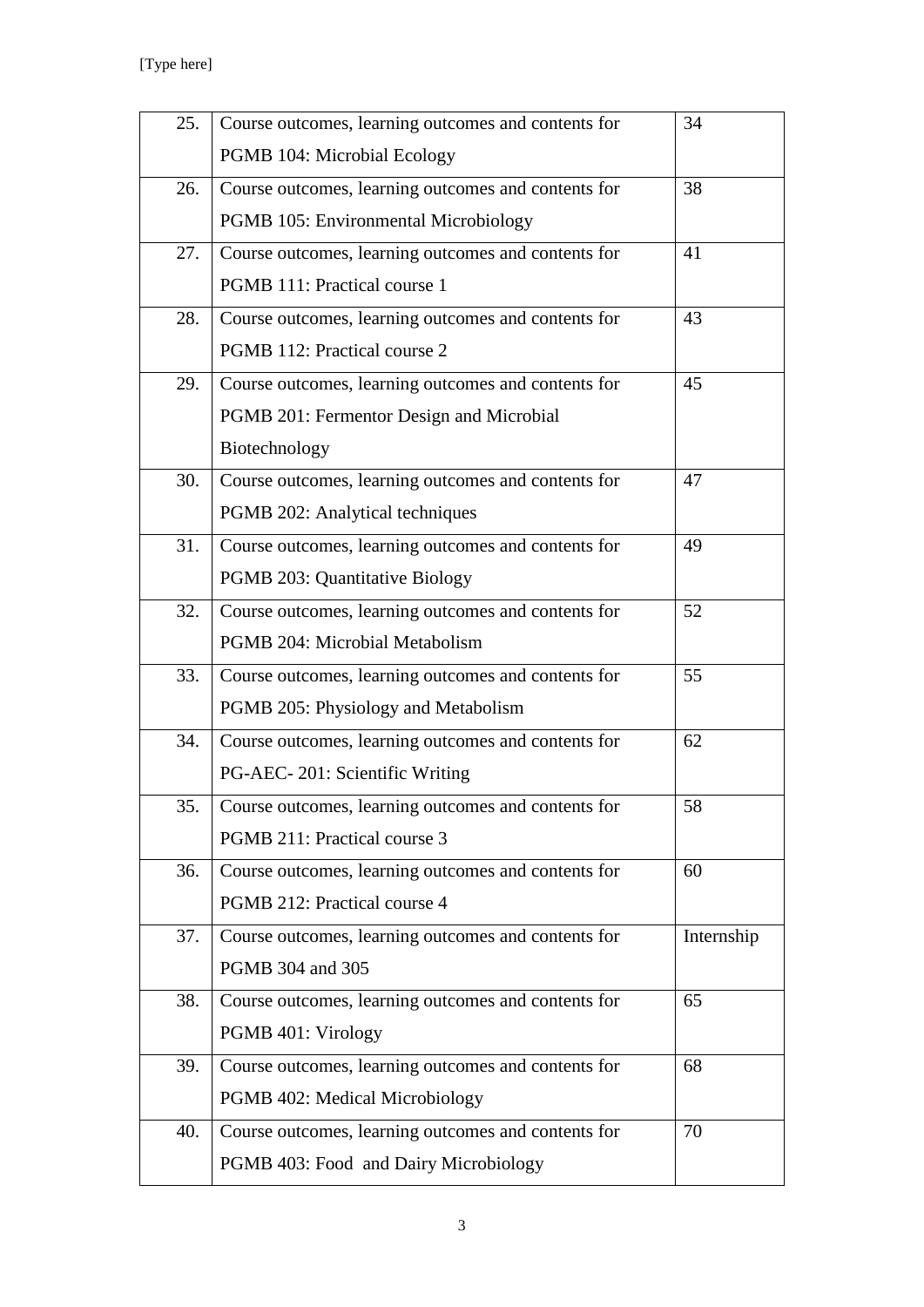[Type here]

| 41. | Course outcomes, learning outcomes and contents for | 73 |
|-----|-----------------------------------------------------|----|
|     | PGMB 404: Advanced Biotechnology                    |    |
| 42. | Course outcomes, learning outcomes and contents for | 76 |
|     | <b>PGMB 405: Advanced Analytical Techniques</b>     |    |
| 43. | Course outcomes, learning outcomes and contents for | 79 |
|     | PG-SEC 401: Exploring Microbial Diversity           |    |
| 44. | Course outcomes, learning outcomes and contents for | 81 |
|     | PGMB 411: Practical course 5                        |    |
| 45. | Course outcomes, learning outcomes and contents for | 83 |
|     | PGMB 412: Practical course 6                        |    |
| 46. | Teaching learning processes                         | 85 |
| 47. | Assessment task                                     | 86 |
| 48. | Key words                                           | 87 |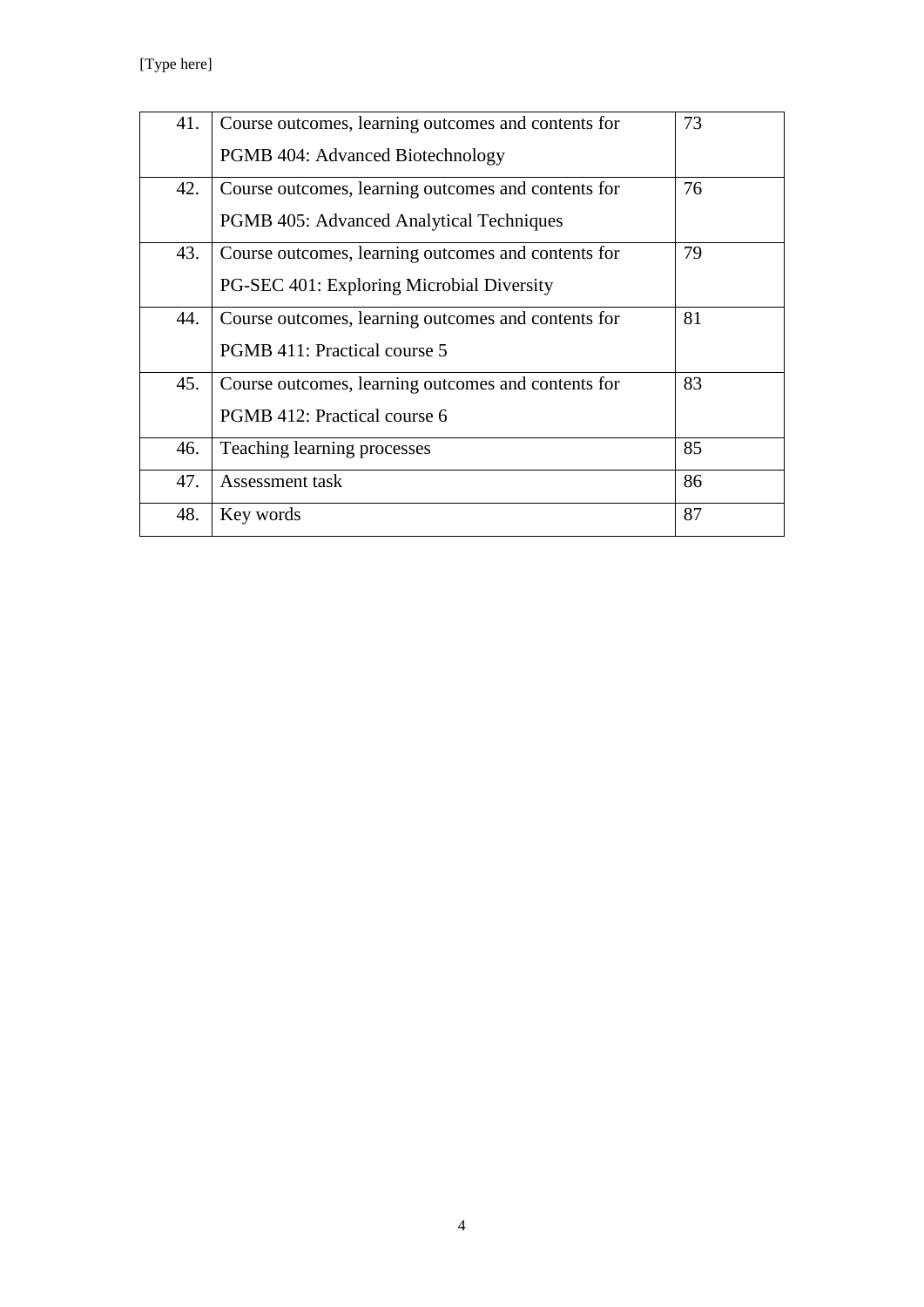

# **BHARATI VIDYAPEETH (DEEMED TO BE UNIVERSITY), PUNE, INDIA CHOICE BASED CREDIT SYSTEM (2018 course) M.Sc. Microbiology (Introduced from Academic Year 2018 – 2019)**

#### **1. Preamble-**

Completion of graduation course in Microbiology simply provides a platform for basic understanding of the subject. Inventions, innovations and technology have revolutionized and enriched the Microbiology subject. The demand of skilled manpower requires thorough knowledge of the subject. It also demands for incorporating latest knowledge and advanced technologies to fulfill the changing needs of society. The public private sector prefers the experienced manpower. Considering this, M.Sc. Microbiology CBCS-2018 course is designed to provide through and updated knowledge of the subject which makes easy entry of the students in public private sector. Uniqueness of the course is of having 6 months mandatory research projects. During the period students are getting an opportunity to work in nationally and internationally acclaimed research institutes and industries. This generates skilled human resources as per the demands of the society. The course has other research elements including scientific writing, writing research projects, preparing publications, preparing research posters for the conferences and the entire process also generates innovative minds to work in the capacity of scientists.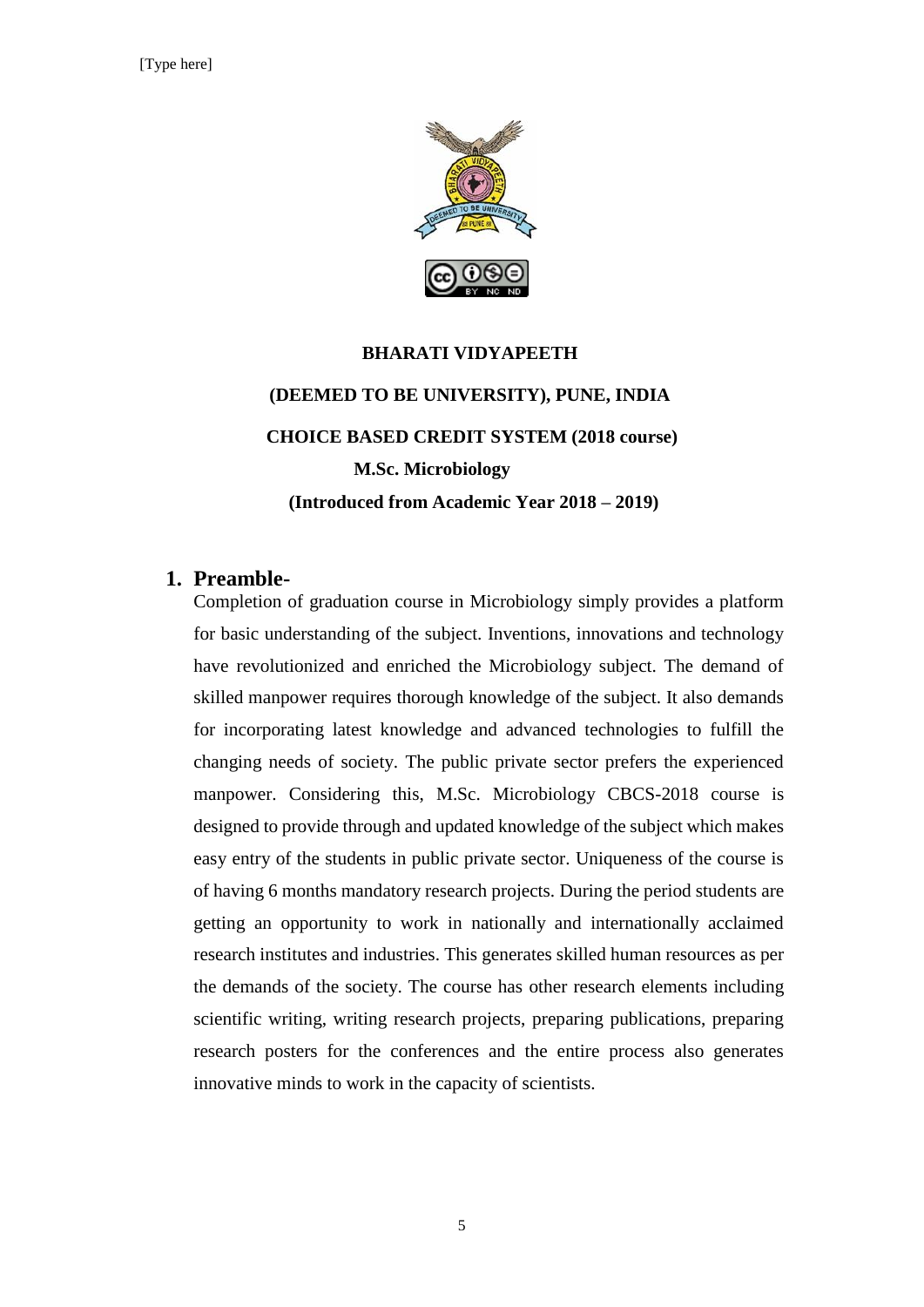#### **2. Introduction:**

In the increasingly globalized society, it is important that the younger generation especially the students are equipped with knowledge, skills, mindsets and behaviors which may enable them to perform their duties in a manner so that they become important contributors to the development of the society. This will also help them to fully utilize their educational training for learning a decent living so that the overall standard of their families and surroundings improve leading to development of welfare human societies. To achieve this goal, it is imperative that their educational training is improved such that it incorporates the use of newer technologies, use of newer assessment tools for mid-course corrections to make sure that they become competitive individuals to shoulder newer social responsibilities and are capable of undertaking novel innovations in their areas of expertise. In the face of the developing knowledge society, they are well aware about the resources of self-development using on-line resources of learning which is going to be a major component of learning in the future. The learning should also be a continuous process so that the students are able to re-skill themselves so as to make themselves relevant to the changing needs of the society. In the face of this need, the educational curricula, teaching learning processes, training, assessment methods all need to be improved or even re-invented.

#### **3. Learning Outcomes based approach to Curriculum Planning:**

Learning Outcome based approach to curriculum planning (LOCF) is almost a paradigm shift in the whole gamut of higher education such that it is based on first and foremost identifying the outcomes of the learning required for a particular subject of study, and then planning all components of higher education so as to achieve these outcomes. The learning outcomes are the focal point of the reference to which all planning and evaluation of the end learning is compared and further modifications are made to fully optimize the education of the individuals in a particular subject. For the subject of Microbiology the outcomes are defined in terms of the understanding and knowledge of the students in microbiology and the practical skills the students are required to have to be competitive microbiologist so that they are able to play their role as microbiologist wherever required in the society such as the diseases caused by the microbes, their diagnosis and remedies;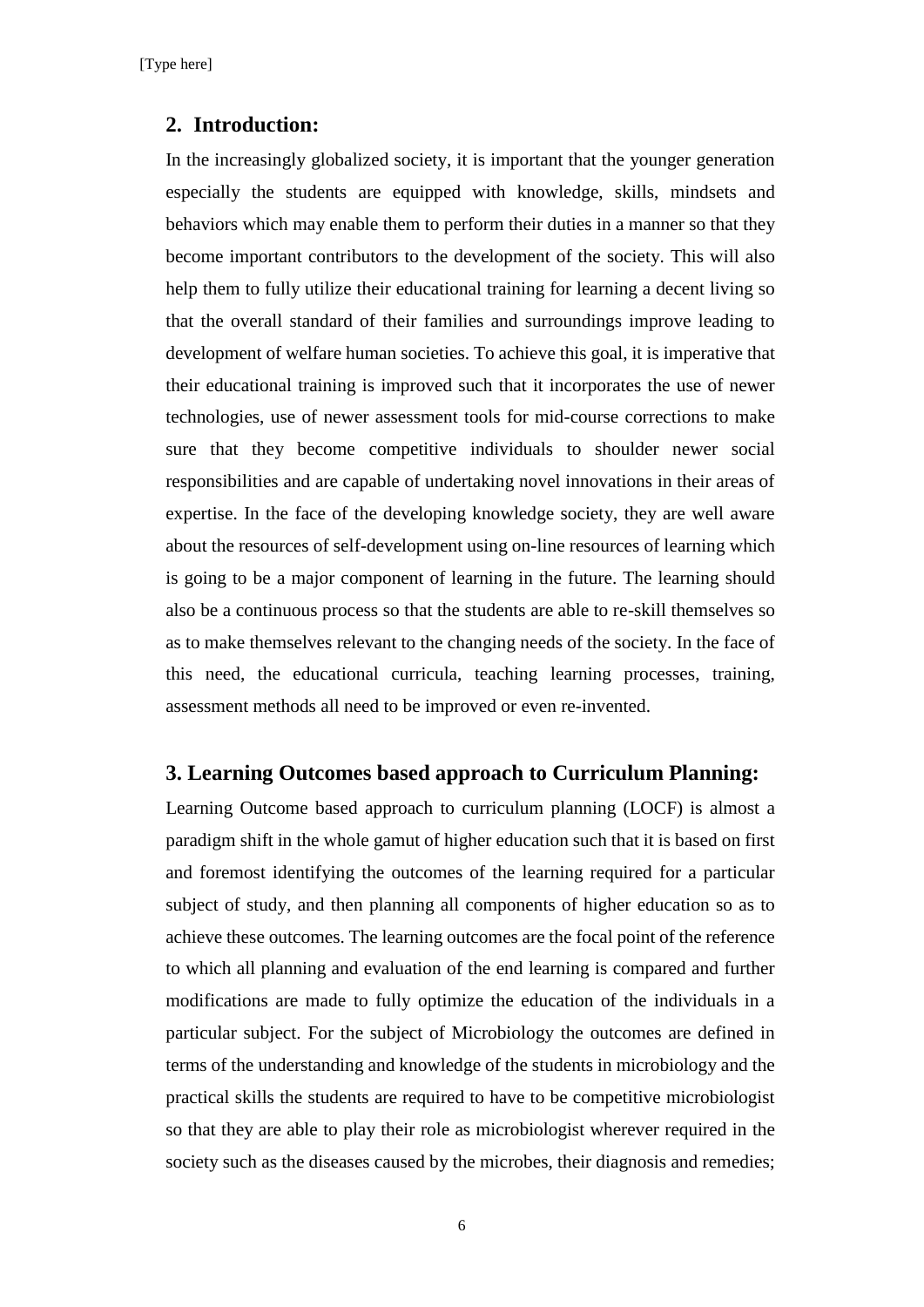the role of microbiologists in the biotechnology industry and how they may be able to fit the bill in the industry. The students are also trained in such a way that they develop critical thinking and problem solving as related to the microbiology. The curriculum developed and the teaching and the evaluation tasks are such that the students are able to apply their knowledge and training of microbiology to solve the problems of microbiology as these exist or appear from time to time in the society. The curriculum envisions that the student, once post graduate as specialists in a discipline, have an important role to play in the newer developments and innovations in the future in the subject for advancement of the discipline.

#### **4. Postgraduate Attributes in Microbiology:**

- Broaden the outlook and attitude, develop the current skills and abilities, learn new one to excel in studies and career, grow into responsible global citizens.
- Contour the academic career of the students, make them employable, enhance research acumen and encourage the participation in co-curricular and extracurricular activities.
- Instill skills and abilities to develop a positive approach and be self-contained to shape one's life and also that of colleagues and peers.
- Demonstrate behavioral attributes for the enhancement of soft skills, socialistic approach and leadership qualities for successful career and nurture responsible human being.
- Provide highly skilled and knowledgeable human resources for agricultural sector, food industry, dairy industry, medical and paramedical field, pharmaceutical, space research and research institutes.

#### **5. Qualification Descriptors:**

The following may serve as the important qualification descriptors for a PG degree in Microbiology:

1. Knowledge of the diverse places where microbiology is involved.

2. Understanding of diverse Microbiological processes.

3. Advanced skills and safety issues related to handling of microbes, Good Microbiological practices etc.

4. Advanced skills in working with microbes such as pilot scale culturing, downstream processes, diagnostics etc.

5. Generation of new knowledge through research projects.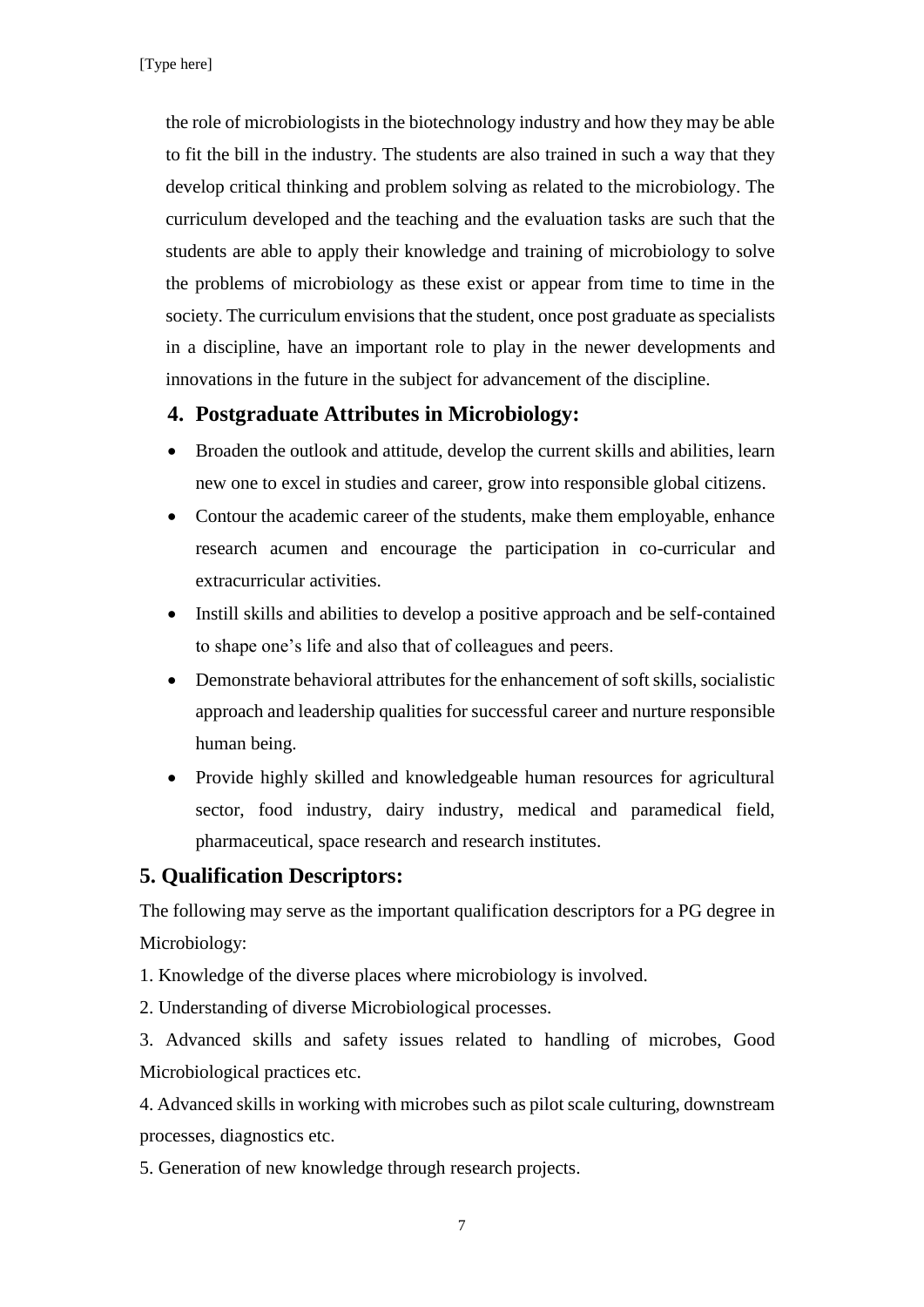6. Ability to participate in team work through microbiology projects.

7. Ability to present and articulate their knowledge of Microbiology.

8. Knowledge of recent developments in the area of Microbiology.

9. Analysis of data collected through study and projects / dissertations / reviews / research surveys.

10. Ability to innovate so as to generate new knowledge.

11. Awareness how some microbiology leads may be developed into enterprise.

12. Awareness of requirements for fruition of a microbiology-related enterprise.

13. Ability to acquire intellectual property rights.

#### **6. Objectives of the course:**

The aim and objectives of the M.Sc. Microbiology course program essentially focus to develop skills of student for a successful career.

- A. The course structure emphasizes to put enough efforts in theory as well as laboratory work so as to gain thorough knowledge of the subject.
- B. The course includes project work that would develop and nourish the scientific approach and research attitude of the students.
- C. Genetic engineering, Biotechnology, Bioinformatics, Immunotherapy are the new horizons of the interdisciplinary subject Microbiology which might provide solutions to various problems of the society. The course work is essentially framed to acquaint the students with all the recent advances in this field.
- D. It is compulsory  $\&$  essential for the students to read research papers, publications and deliver seminars that would better help them to know the recent advances in the subject and also develop the communication skills.
- E. The program is designed in such a way that it is essential for the students to read original publications, put enough efforts in laboratory work for practicals and project, be acquainted with all the recent advances in the field like Bioinformatics, drug designing and develop all the skills for a successful career.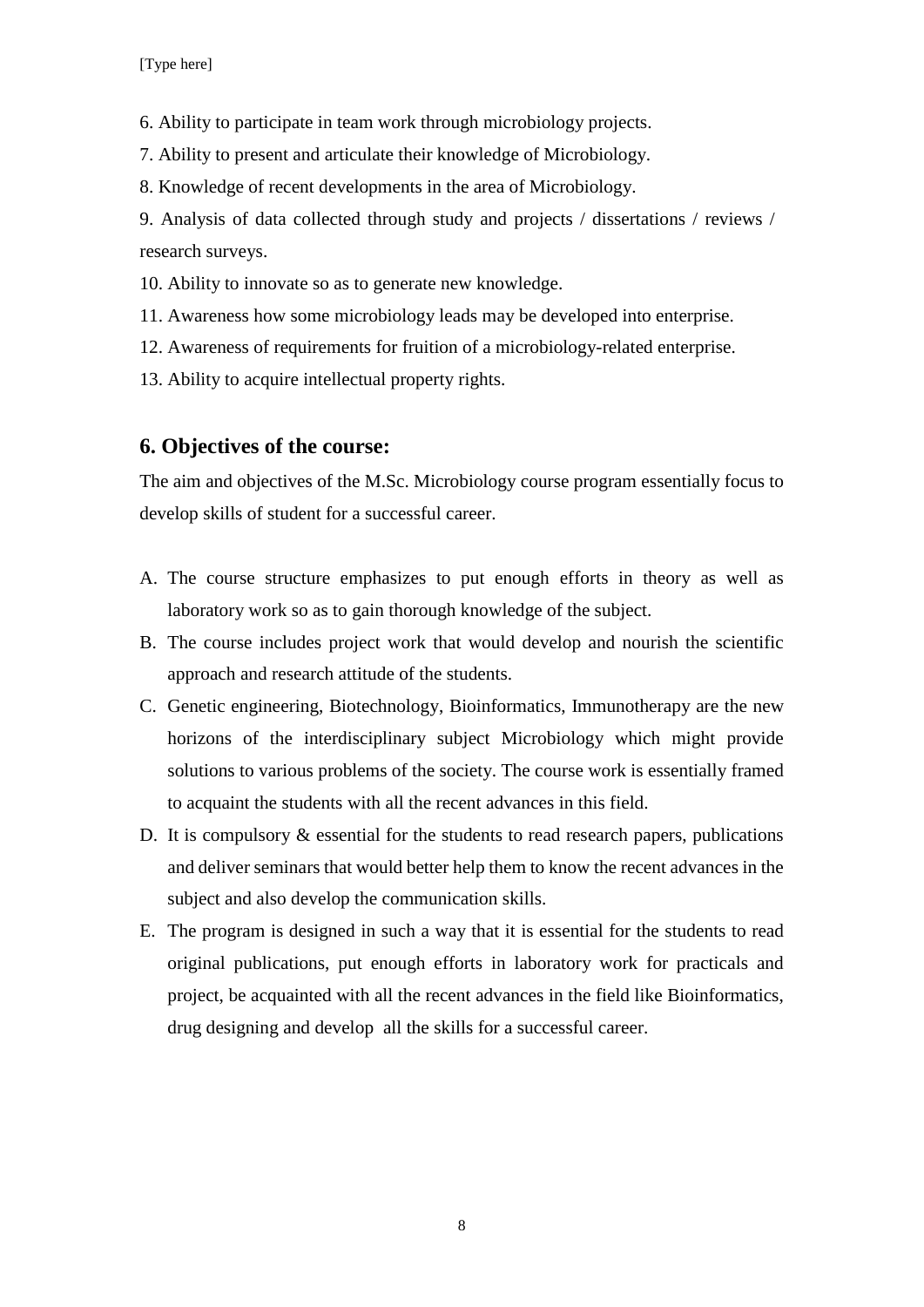#### **7. Programme Outcomes:**

#### **At the end of this course the students will be able to:**

- 1. Deliver his/her duties in the medical and paramedical field which will aid the diagnosis of diseases and disorders.
- 2. Extend his/her duties in the field of biotechnology.
- 3. Perform duties as research fellows/scientist in biological sciences.
- 4. Learn desired skills through six months mandatory internship program.

#### **8. Course duration:**

The M.Sc. degree course will be of two years duration.

The M.Sc. degree of two years duration has been designed and is to be implemented from the academic year 2018-2019.

#### **9. Eligibility for Admission to M.Sc. (Microbiology) course:**

A candidate who has passed the

- Bachelor of Science from any recognized university with Microbiology as Principle subject (Major) or Microbiology (Honors).
- Bachelor of Science from any recognized university with Botany/Zoology/Biochemistry/Biotechnology/Environmental science as major subjects with Microbiology as subsidiary subject.
- Bachelor of Science from any recognized university with Microbiology as one of the subjects.
- The candidate who has secured aggregate of 50% marks (45 % marks in case of SC/ST) in the graduate course as well as in the Microbiology Subject shall be eligible for admission to the First Year M.Sc. degree course.

#### **10. Total Intake capacity:** 30

# **11. Medium of Instruction:** English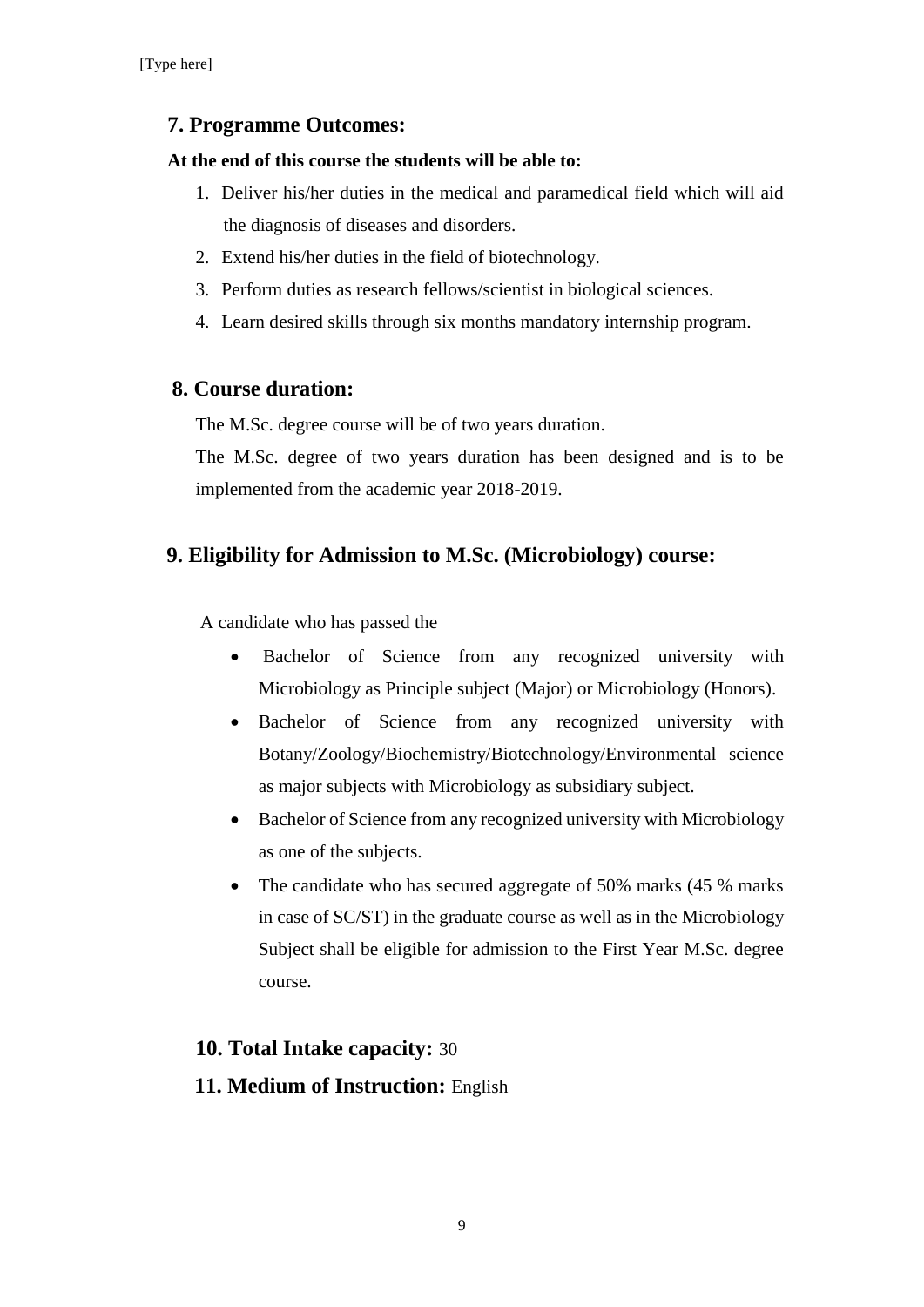#### **12. Structure of M.Sc. (Microbiology) CBCS degree program:**

The overall structure of the course to be implemented from the academic year 2018-2019 onwards is as follows.

- **A**. The M.Sc. (Microbiology) course will be of 2 years duration. Each year will be of 2 semesters - Thus the entire course will be of 4 semesters.
- **B**. For semester I candidate has to appear for 3 core compulsory theory papers and one core elective theory paper. For semester I the candidate has to complete two practical courses as mentioned in the syllabus. For semester II , the candidate has to appear for 3 core compulsory papers, one core elective paper and one ability enhancement course paper. In semester II two practical courses will be conducted as mentioned in the syllabus. **At the end of both the semesters, practical examination will be conducted for practical courses 1, 2, 3 and 4.**
- **C**. Semester III will be totally for Internship (major project). For semester IV, the candidate has to appear 3 core compulsory papers, one core elective paper, one skill enhancement paper and two practical courses. **At the end semester IV, practical examination will be conducted for practical courses 5 and 6.**
- **D**. Entire M.Sc. course in Microbiology shall be covered in 14 theory papers including Ability enhancement course and Skill enhancement course, 6 practical courses, and an Internship (major project with Dissertation). Each theory paper will be covered in 4 lectures of one hour per week. Each practical course shall be covered in two practical turns of four clock hours per week. Thus, the students will work for each practical on two days of the week, daily for at minimum four hrs.
- **E**. Students will have to complete an Internship program (major project with dissertation) so as to learn research methodology and presentation of work. The Internship (major project/ dissertation) shall carry 200 marks. The students will work for their projects, complete the experimental work in third semester, and complete the writing part of the project in the allotted duration.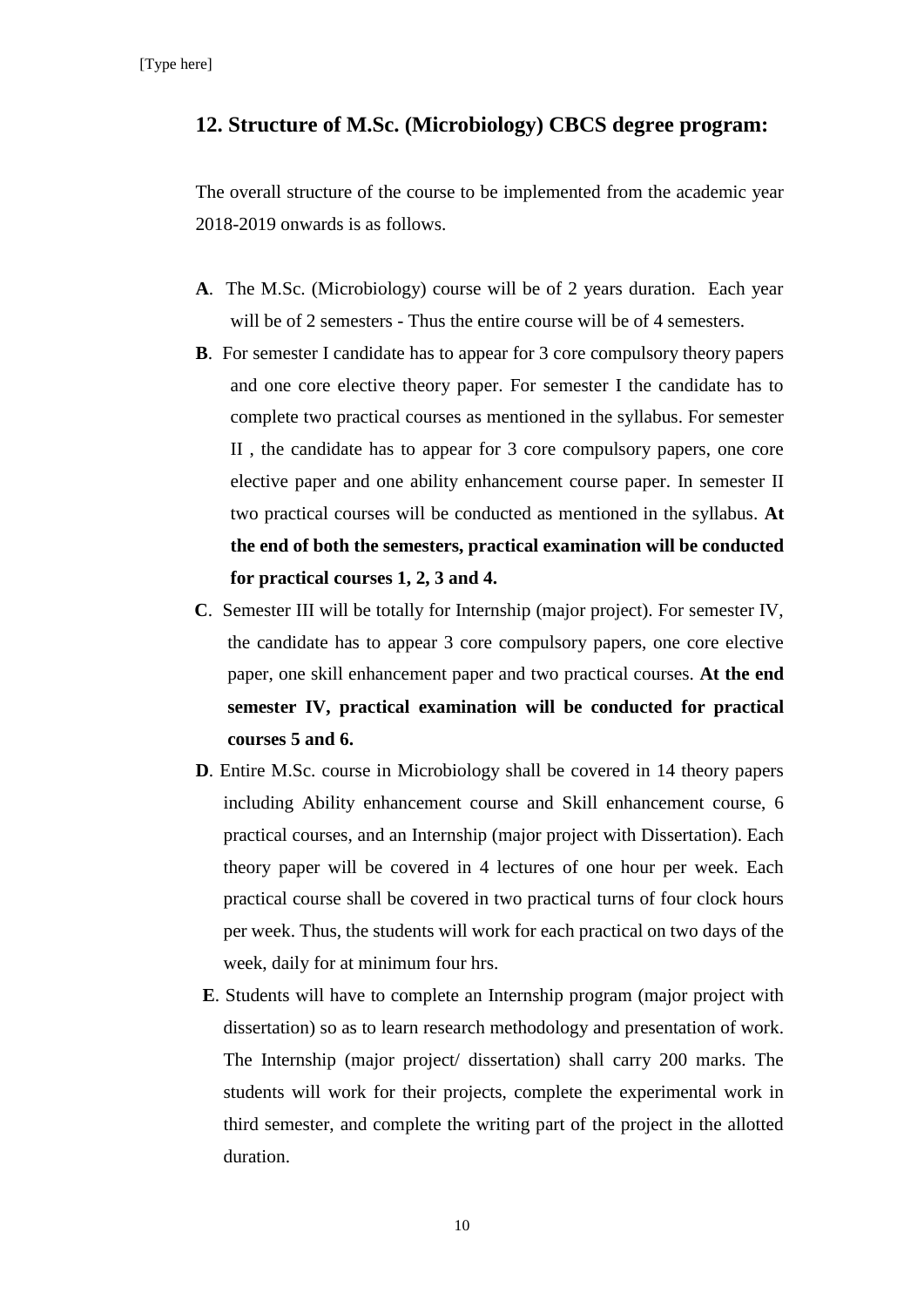#### **Structure of M.Sc. (Microbiology) degree programme Details with course number and title of the paper The M. Sc.(Microbiology) is of 84 credits and of 2100 marks as maximum. M.Sc. MICROBIOLOGY (CBCS-2018 COURSE) SEMESTER-I**

| Subject                           | Code            | Title of the paper                | Hrs/ | Credits | Exam       | <b>Maximum Marks</b>   |                           |       |
|-----------------------------------|-----------------|-----------------------------------|------|---------|------------|------------------------|---------------------------|-------|
| Type                              |                 |                                   | Week |         | <b>Hrs</b> | Internal<br>Assessment | University<br>Examination | Total |
| Core                              | <b>PGMB 101</b> | Biochemistry                      | 04   | 04      | 03         | 40                     | 60                        | 100   |
| Compulsory                        | <b>PGMB102</b>  | Immunology                        | 04   | 04      | 03         | 40                     | 60                        | 100   |
| Theory                            | PGMB103         | Genetics and Molecular<br>biology | 04   | 04      | 03         | 40                     | 60                        | 100   |
|                                   |                 | Any one from the following:       |      |         |            |                        |                           |       |
| Core<br>Elective                  | PGMB104         | Microbial Ecology                 | 04   | 04      | 03         | 40                     | 60                        | 100   |
| Theory                            | <b>PGMB105</b>  | Environmental<br>Microbiology     | 04   | 04      | 03         | 40                     | 60                        | 100   |
| Core                              | PGMB111         | Practical course 1                | 08   | 02      | 03         | 40                     | 60                        | 100   |
| Compulsory<br>Practical<br>Course | PGMB112         | Practical course 2                | 08   | 02      | 03         | 40                     | 60                        | 100   |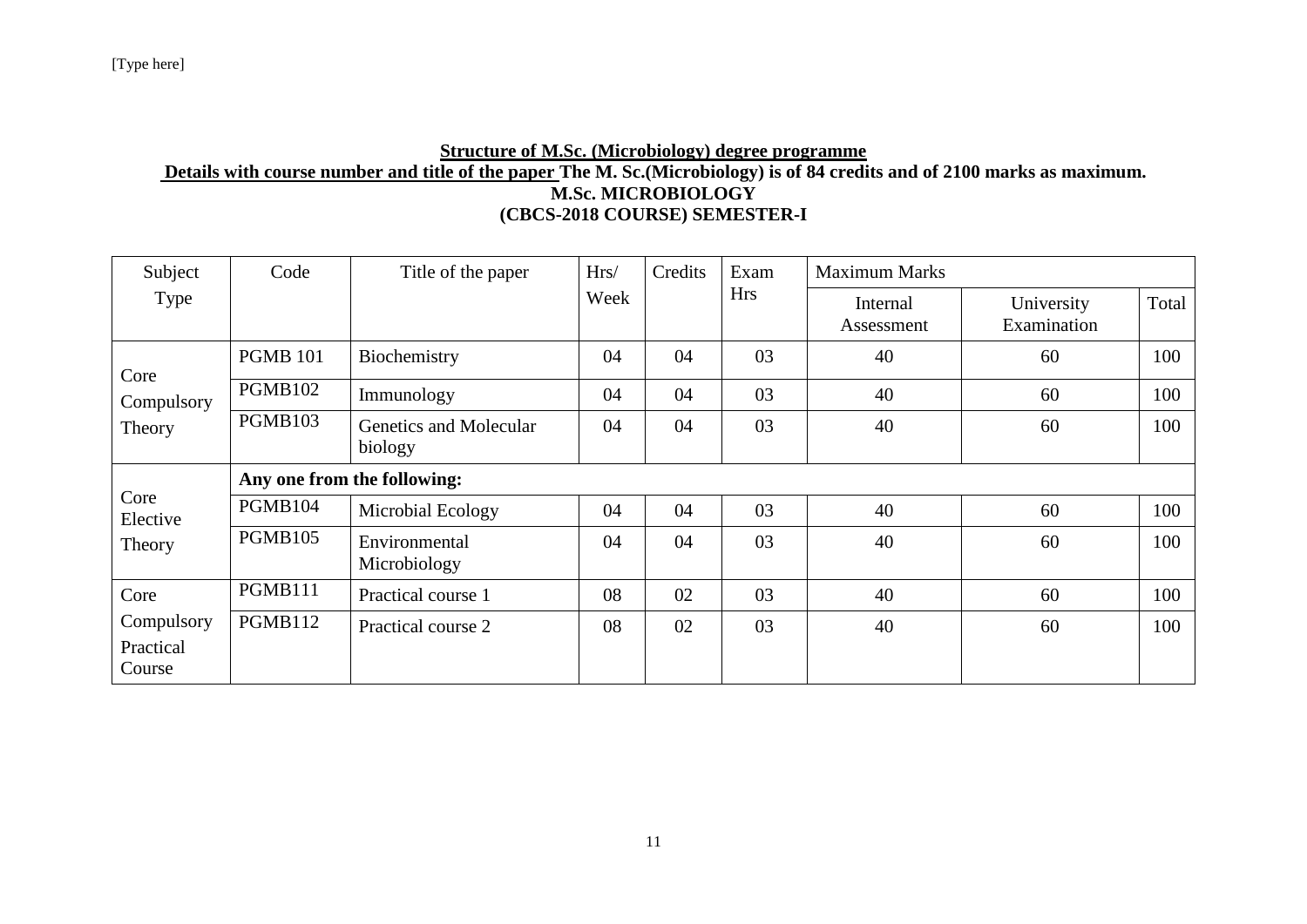#### **M.Sc. MICROBIOLOGY (CBCS-2018 COURSE)**

#### **SEMESTER-II**

| Subject Type  | Code                |                                | Title of the paper<br>Hrs/<br>Credits |    | Exam       | <b>Maximum Marks</b>       |                                   |       |
|---------------|---------------------|--------------------------------|---------------------------------------|----|------------|----------------------------|-----------------------------------|-------|
|               |                     |                                | Week                                  |    | <b>Hrs</b> | Internal<br>Assess<br>ment | Univer<br>sity<br>Exami<br>nation | Total |
| Core          | <b>PGMB 201</b>     | Fermentor Design and Microbial | 04                                    | 04 | 03         | 40                         | 60                                | 100   |
| Compulsory    |                     | Biotechnology                  |                                       |    |            |                            |                                   |       |
|               | <b>PGMB202</b>      | Analytical techniques          | 04                                    | 04 | 03         | 40                         | 60                                | 100   |
| Theory        | PGMB <sub>203</sub> | <b>Quantitative Biology</b>    | 04                                    | 04 | 03         | 40                         | 60                                | 100   |
| Core Elective |                     | Any one from the following:    |                                       |    |            |                            |                                   |       |
| Theory        | PGMB204             | Microbial Metabolism           | 04                                    | 04 | 03         | 40                         | 60                                | 100   |
|               | <b>PGMB205</b>      | Physiology and Metabolism      | 04                                    | 04 | 03         | 40                         | 60                                | 100   |
| Ability       | PGAEC201            | Scientific Writing             | 02                                    | 02 | 02         | 20                         | 30                                | 50    |
| Enhancement   |                     |                                |                                       |    |            |                            |                                   |       |
| Course        |                     |                                |                                       |    |            |                            |                                   |       |
| Core          | <b>PGMB211</b>      | Practical course 3             | 08                                    | 02 | 03         | 40                         | 60                                | 100   |
| compulsory    | <b>PGMB212</b>      | Practical course 4             | 08                                    | 02 | 03         | 40                         | 60                                | 100   |
| Practical     |                     |                                |                                       |    |            |                            |                                   |       |
| Courses       |                     |                                |                                       |    |            |                            |                                   |       |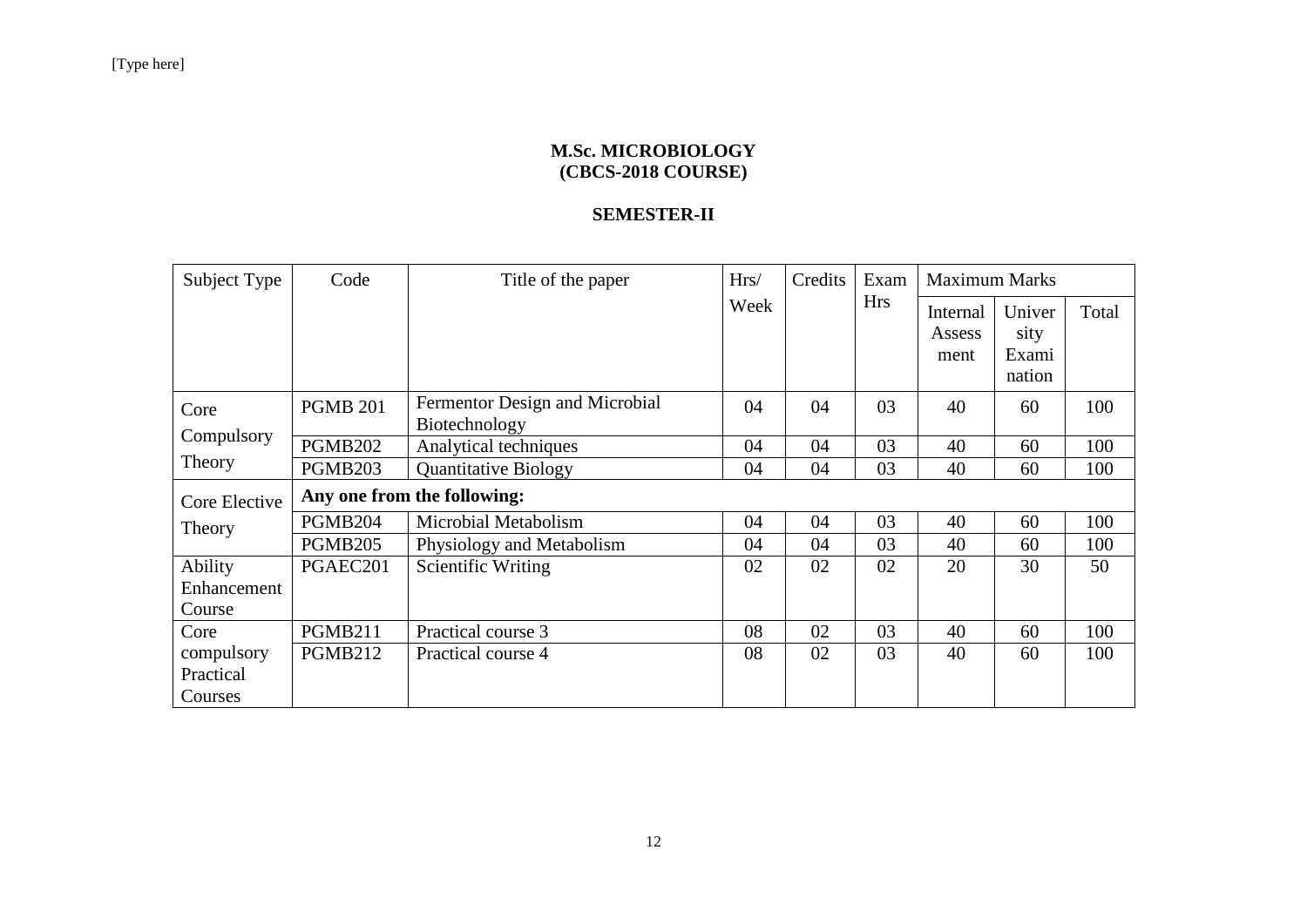#### **M.Sc. MICROBIOLOGY ( CBCS-2018 COURSE)**

#### **SEMESTER-III**

| Subject Type | Code            | Title of the paper                                                                                                                | Hrs/ | Credits |                        | <b>Maximum Marks</b>      |       |
|--------------|-----------------|-----------------------------------------------------------------------------------------------------------------------------------|------|---------|------------------------|---------------------------|-------|
|              |                 |                                                                                                                                   | Week |         | Internal<br>Assessment | University<br>Examination | Total |
|              | <b>PGMB 304</b> | Internship                                                                                                                        | 08   | 20      | 80                     | 120                       | 200   |
|              | and 305         | (Major Research Project).                                                                                                         |      |         |                        |                           |       |
|              |                 | OR in case of national emergencies like                                                                                           |      |         |                        |                           |       |
|              |                 | Covid pandemics, following alternative                                                                                            |      |         |                        |                           |       |
|              |                 | has been approved in BOS meeting dt.                                                                                              |      |         |                        |                           |       |
| Core         |                 | 02/07/2020.                                                                                                                       |      |         |                        |                           |       |
| Compulsory   |                 |                                                                                                                                   |      |         |                        |                           |       |
|              |                 | 1. Review Article: 50 marks                                                                                                       |      |         |                        |                           |       |
|              |                 | 2. Field work (Data Collection)/ Online<br>surveys/ Book Review: having subject<br>relevance (Any one from enlisted) 100<br>marks |      |         |                        |                           |       |
|              |                 | 3. Evaluation: 50 Marks                                                                                                           |      |         |                        |                           |       |
|              |                 |                                                                                                                                   |      |         |                        |                           |       |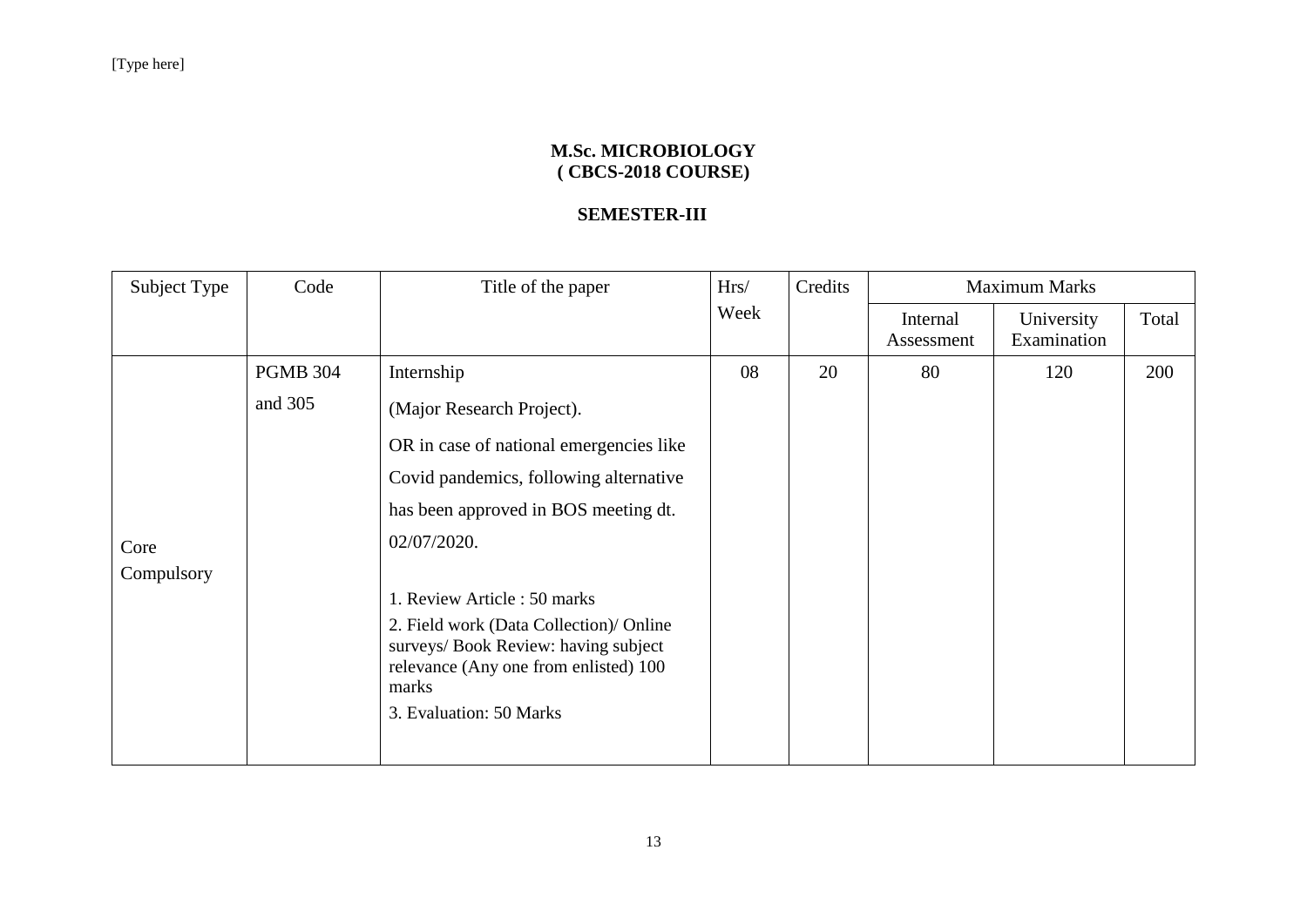#### **M.Sc. MICROBIOLOGY (CBCS-2018 COURSE) SEMESTER-IV**

| Subject Type                       | Code             | Title of the paper                    | Credits<br>Hrs/ | Exam |            | <b>Maximum Marks</b>   |                           |       |
|------------------------------------|------------------|---------------------------------------|-----------------|------|------------|------------------------|---------------------------|-------|
|                                    |                  |                                       | Week            |      | <b>Hrs</b> | Internal<br>Assessment | University<br>Examination | Total |
|                                    | <b>PGMB 401</b>  | Virology                              | 04              | 04   | 03         | 40                     | 60                        | 100   |
| Core<br>Compulsory                 | <b>PGMB 402</b>  | <b>Medical Microbiology</b>           | 04              | 04   | 03         | 40                     | 60                        | 100   |
| Theory                             | <b>PGMB 403</b>  | Food and Dairy Microbiology           | 04              | 04   | 03         | 40                     | 60                        | 100   |
| Core                               |                  | Any one from the following:           |                 |      |            |                        |                           |       |
| Elective                           | <b>PGMB 404</b>  | <b>Advanced Biotechnology</b>         | 04              | 04   | 03         | 40                     | 60                        | 100   |
| Theory                             | <b>PGMB 405</b>  | <b>Advanced Analytical Techniques</b> | 04              | 04   | 03         | 40                     | 60                        | 100   |
| Skill<br>Enhancement<br>Course     | <b>PGSEC 401</b> | <b>Exploring Microbial Diversity</b>  | 02              | 02   | 02         | 20                     | 30                        | 50    |
| Core                               | <b>PGMB 411</b>  | Practical course 5                    | 08              | 02   | 03         | 40                     | 60                        | 100   |
| compulsory<br>Practical<br>Courses | <b>PGMB 412</b>  | Practical course 6                    | 08              | 02   | 03         | 40                     | 60                        | 100   |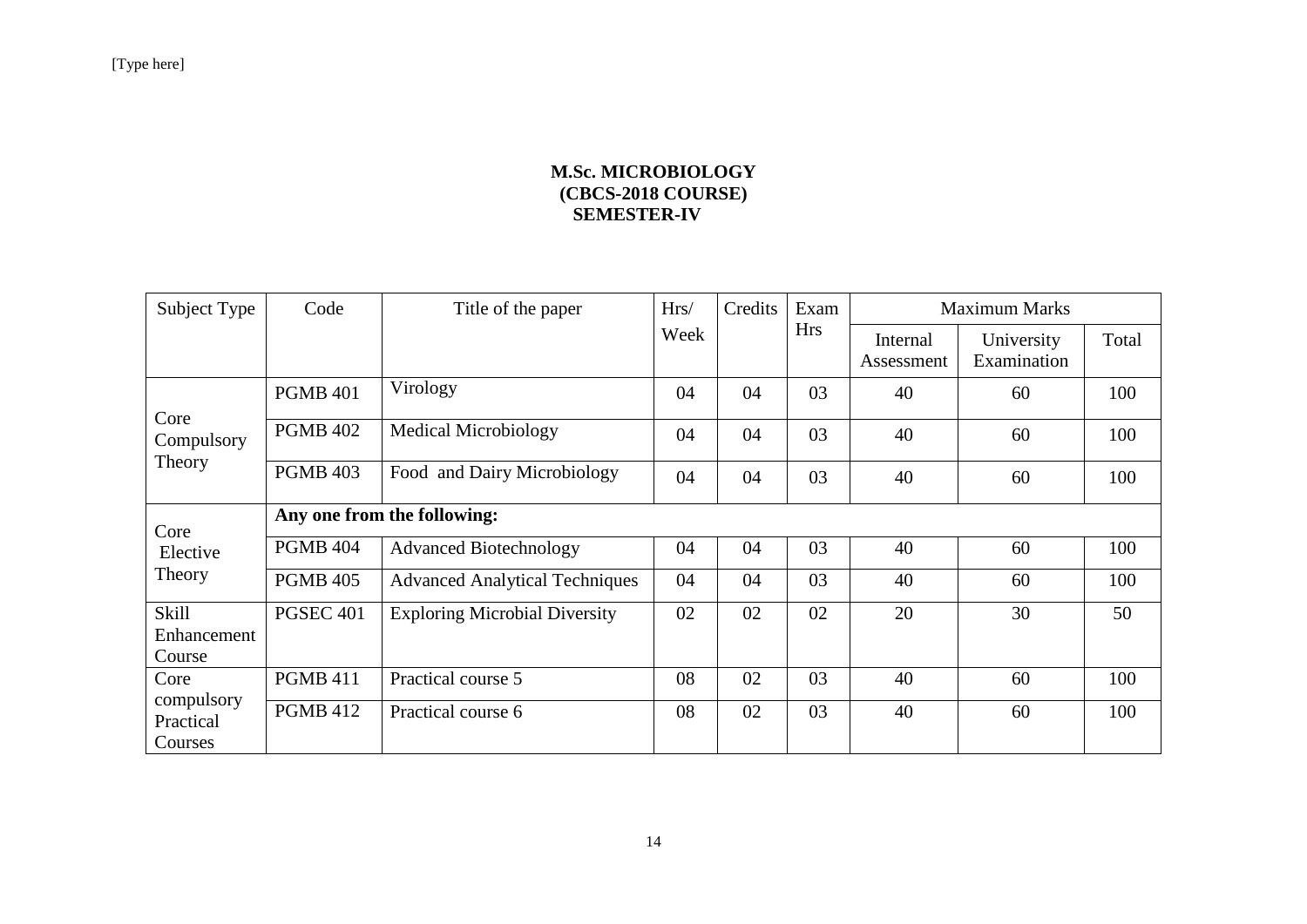#### **13. Rules for the examination:**

- **A.** A candidate shall not be admitted to the semester examination unless he / she have satisfactorily kept terms for the courses at the respective department of this university.
- **B.** An application (which must be in the prescribed form and accompanied by the prescribed fee) for admission to any of the examination of M.Sc. (Microbiology Degree course) shall be submitted by respective candidate to the Registrar through the Head of the Institution attended by him / her on or before the prescribed date along with a certificate from the Head of the Institution having attended the course and kept the terms in the various subjects and of having satisfied the other conditions laid down by the university and of being fit candidate for the examination.

#### **C. Assessment pattern:**

#### **a. Continuous Internal Assessment** :

#### **Theory:**

Internal assessment for PG students will be carried out as follow:

#### **Internal assessment for theory papers of 4 credits weightage:**

| <b>Item</b>                                                        | <b>Maximum</b> |
|--------------------------------------------------------------------|----------------|
|                                                                    | marks          |
| Mid semester (internal) examination                                | 20             |
| Tutorial (as given on paper or through 'Google Classroom'). Note:  | 10             |
| Respective subject teacher may preferably generate Google          |                |
| Classroom and should keep the record of conducted tutorials. Other |                |
| MOOC platforms as provided by the University are also allowed to   |                |
| conduct tutorials.                                                 |                |
| Attendance                                                         | 10             |
| <b>Total marks</b>                                                 | 40             |

#### **Internal assessment for theory papers of 2 credits weightage:**

| <b>Item</b>                         | <b>Maximum</b> |
|-------------------------------------|----------------|
|                                     | marks          |
| Mid semester (internal) examination |                |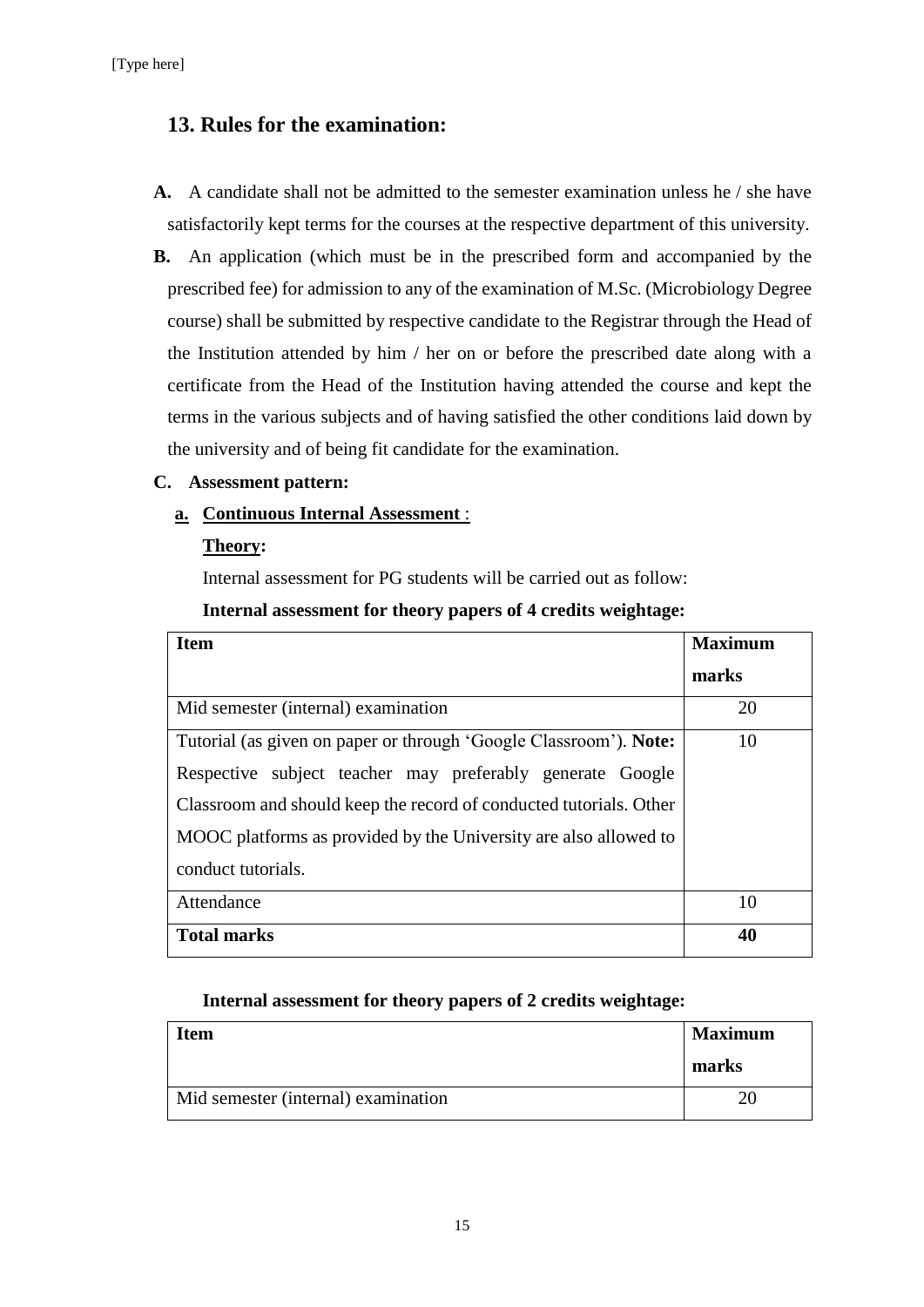**Practical:** Internal marks for the practical course will be based on the continuous assessment of the daily work, orals, seminars/presentations; Tour/visit reports, class tests, literature review and attendance (**Any two**). Students will be assessed for 40 marks as an internal for each practical course.

#### **For example:**

| <b>Item</b>                                                   | <b>Maximum marks</b> |
|---------------------------------------------------------------|----------------------|
| Assessment of daily work (Attendance, Skill, Innovative       | 20                   |
| approach, Timely completing task are the criteria for         |                      |
| assessment of daily work.) Note: Practical demonstrator is    |                      |
| expected to keep the record of above criteria.                |                      |
| Tour / visit report (Note: Practical demonstrator is expected | 20                   |
| to keep the duly signed visit reports/tour reports for        |                      |
| departmental inspection.)                                     |                      |
| <b>Total marks</b>                                            | 40                   |

#### **b. Semester Examination** :

**Theory:** An University examination will be held at the end of every semester. This Examination in each subject will be of 60 marks for three hours duration and for 30 marks for ability enhancement and skill enhancement courses. For ability enhancement and skill enhancement courses wherever 30 marks are applicable, the examination will be conducted for 2 hours only as a max per paper. The final result of the students in each subject will be based on Final GPA obtained by the students for the internal assessment and University Examination.

**Practical:** There shall be Annual practical examination of 60 marks/practical course at the end of  $2<sup>nd</sup>$  and  $4<sup>th</sup>$  Semester.

The practical examination for the courses PGMB 111, PGMB 112, PGMB 211, and PGMB 212 will be conducted at the end of second semester. Practical examination for courses PGMB 411 and PGMB412 will be conducted at the end of fourth semester.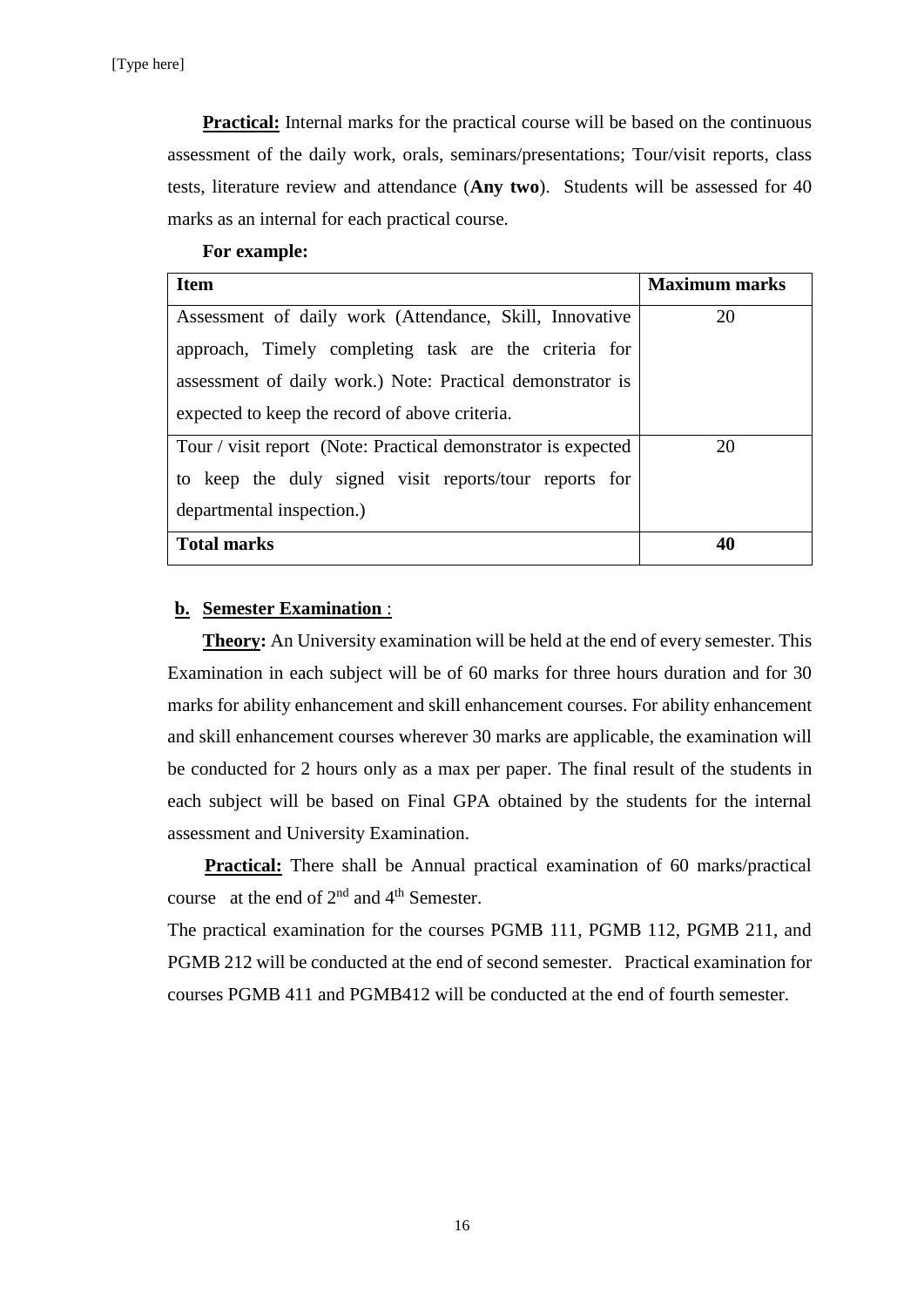# **14. Assessment for Internship (Major Project):**

PGMB 304 and PGMB 305 will be assessed as cumulative work. The project shall carry 200 marks. Internship course is of 20 credits. The assessment for the said courses should be carried out as follows;

**a. Assessment by Research Guide: The entire project will be assessed by research guide for 60 marks. Criteria used for the assessment are as follow:**

**(Confidential and to be sent through with signed sealed envelope by research guide)**

| Sr. No.         | <b>Criteria</b>                                 | <b>Maximum</b> | <b>Obtained</b> |
|-----------------|-------------------------------------------------|----------------|-----------------|
|                 |                                                 | <b>Marks</b>   | <b>Marks</b>    |
| 1.              | Understanding the basic concept of dissertation | 05             |                 |
| 2.              | Fulfillment of Aims and objectives              | 05             |                 |
| 3.              | Results, discussion and conclusion              | 10             |                 |
| 4.              | Regularity and punctuality                      | 10             |                 |
| 5.              | <b>Literature Review</b>                        | 10             |                 |
| 6.              | Fulfillment of Plagiarism norms as per attached | 0 <sub>5</sub> |                 |
|                 | certificate                                     |                |                 |
| 7.              | Publication of work                             | 05             |                 |
| 8.              | Potential Applications of the work /Social      | 10             |                 |
|                 | relevance                                       |                |                 |
| Total out of 60 |                                                 |                |                 |

**Note: respective research guide should submit weekly progress report to the head of the department through official mail. Signed print copies of the progress report are also accepted.**

# **b. Internal (institutional) assessment of the project:**

Internal assessment of the project will be carried out in the Department where the candidate is registered for post graduate degree. This will be carried out as follow:

| <b>Item</b>                 | <b>Marks</b> | <b>Note</b>                              |
|-----------------------------|--------------|------------------------------------------|
| Presentation of the plan of | 20           | Should be carried out as open defense.   |
| work                        |              | Any suggestions if are should be         |
|                             |              | communicated to the guide.               |
| Submission of completed     | 20           | CD ROM should be submitted to the        |
| work in the form of CD      |              | University where the University may      |
| ROM of dissertation copy    |              | take appropriate decision for forwarding |
| along with 2 certified      |              | it to Shodhganga.                        |
| bound copies                |              |                                          |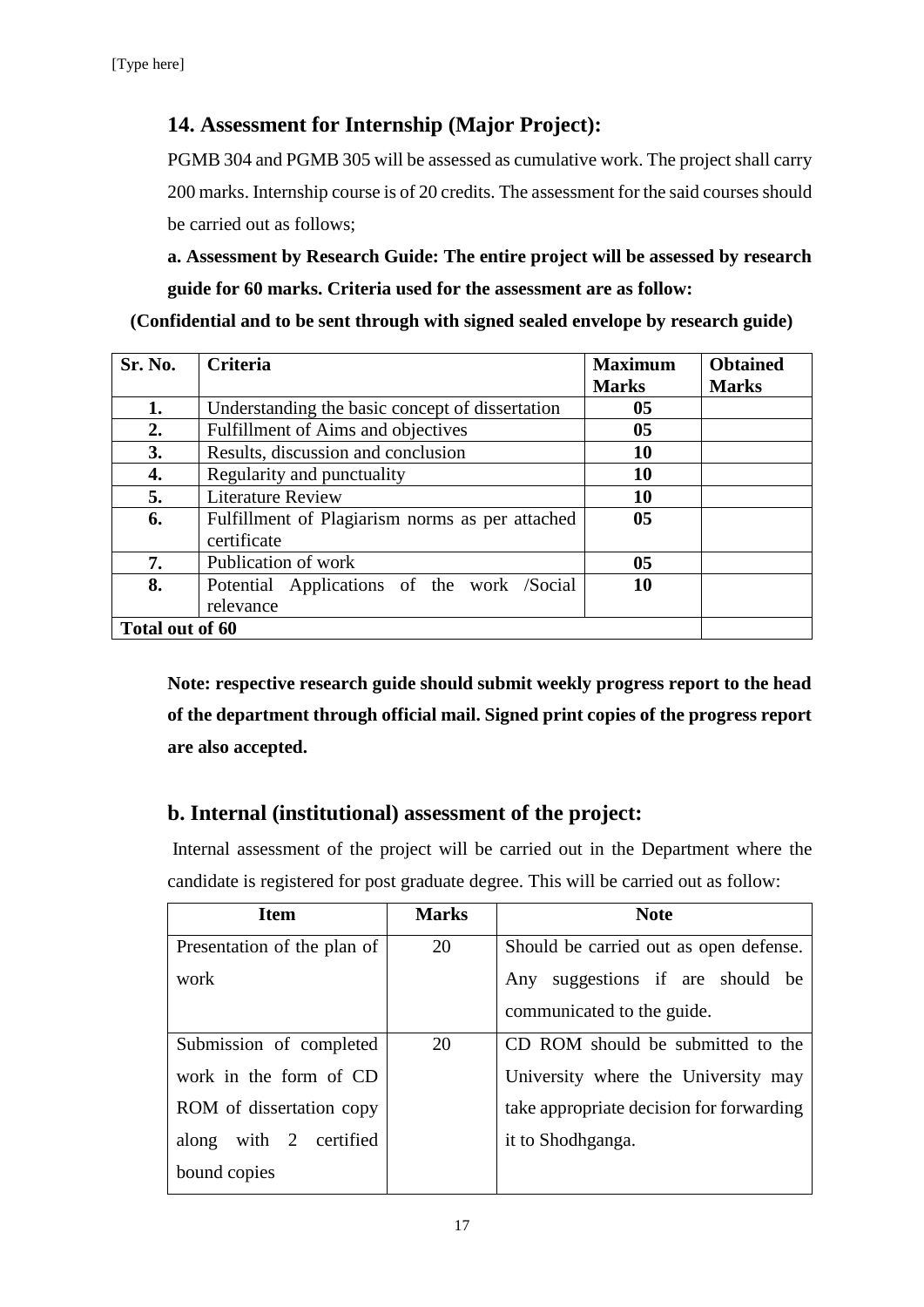|                     | Note: Any work having conflicts of      |
|---------------------|-----------------------------------------|
|                     | interest with respect to intellectual   |
|                     | properties should not be published      |
|                     | without permission of respective guide. |
| <b>Total marks:</b> | 40                                      |

# **University Evaluation:**

University evaluation will be carried out for 100 marks. This will be conducted as open defense presentation. For the purpose candidate is allowed to present the work through LCD Projector or any other alternative as available in the institute. In case of national emergencies, online presentation is allowed. For the purpose the candidate is allowed to use online meeting apps as allowed by the central government. For the purpose of the evaluation the University will appoint two examiners. One examiner will be external having adequate research experience and minimum qualification as Ph.D. For the purpose any senior academician / senior scientist working in institutes of national and international reputes / senior person working in industry / Entrepreneur with minimum qualification of Ph.D. in Microbiology may be appointed. Another examiner will be appointed from the institute where, the candidate has registered for his/her post graduate degree. Minimum qualification of the internal examiner should be Ph.D. in Microbiology.

# **Evaluation by external examiner: (University document)**

External examiner as appointed above will evaluate the dissertation of the candidate for 60 marks. Following criteria should be used for evaluation purpose by external examiner.

| Sr. No.         | <b>Criteria</b>                                 | <b>Maximum</b> | <b>Obtained</b> |
|-----------------|-------------------------------------------------|----------------|-----------------|
|                 |                                                 | <b>Marks</b>   | <b>Marks</b>    |
| 1.              | Understanding the basic concept of dissertation | 0 <sub>5</sub> |                 |
| 2.              | Fulfillment of Aims and objectives              | 0 <sub>5</sub> |                 |
| 3.              | Results, discussion and conclusion              | 10             |                 |
| 4.              | Regularity and punctuality                      | 10             |                 |
| 5.              | <b>Literature Review</b>                        | 10             |                 |
| 6.              | Fulfillment of Plagiarism norms as per attached | 0 <sub>5</sub> |                 |
|                 | certificate                                     |                |                 |
| 7.              | Publication of work                             | 0 <sub>5</sub> |                 |
| 8.              | Potential Applications of the work /Social      | <b>10</b>      |                 |
|                 | relevance                                       |                |                 |
| Total out of 60 |                                                 |                |                 |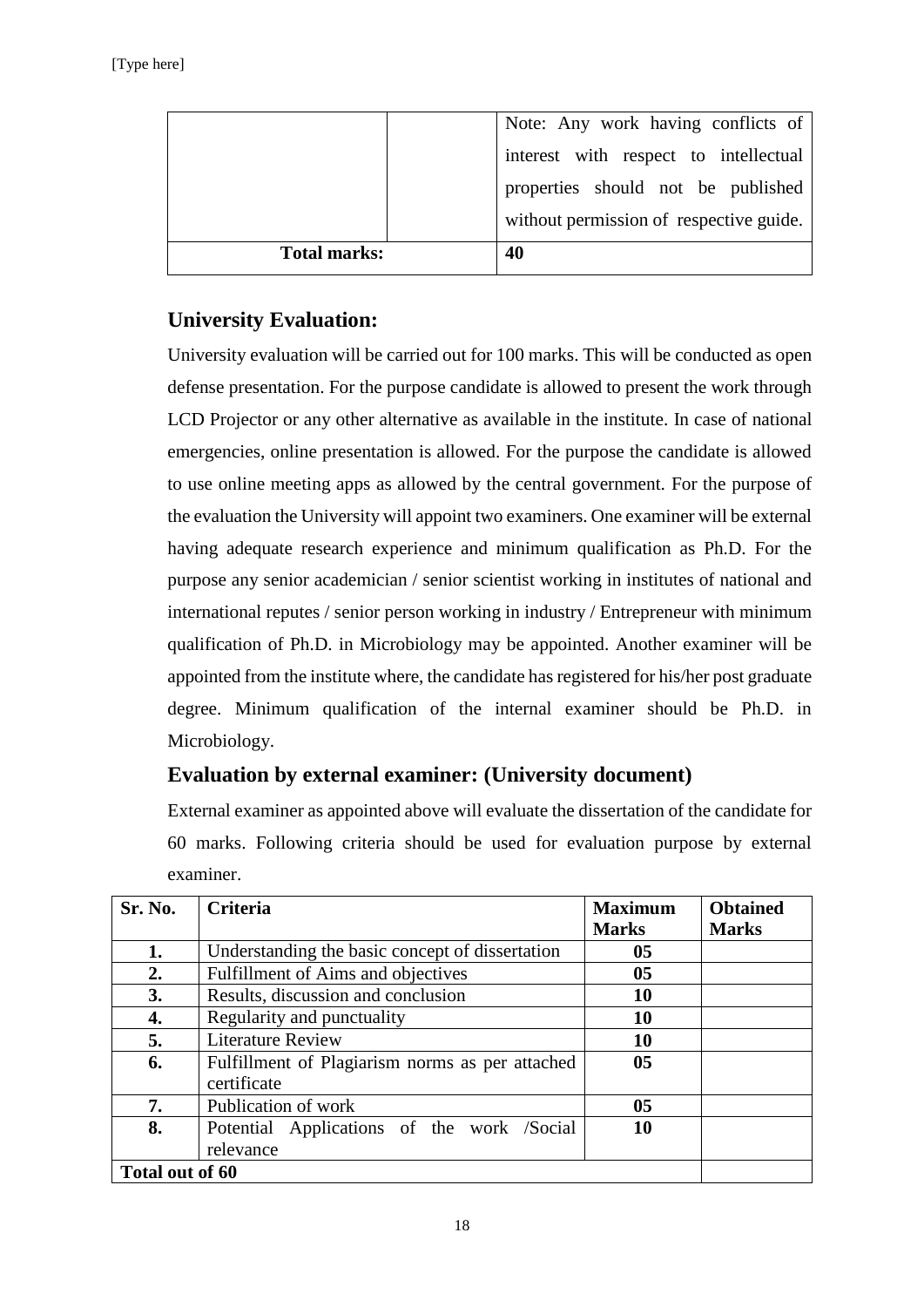# **Evaluation by internal examiner: (University document)**

External examiner as appointed above will evaluate the dissertation of the candidate for 40 marks. Following criteria should be used for evaluation purpose by external examiner.

| Sr. No.         | <b>Criteria</b>                                 | <b>Maximum</b> | <b>Obtained</b> |
|-----------------|-------------------------------------------------|----------------|-----------------|
|                 |                                                 | <b>Marks</b>   | <b>Marks</b>    |
| 1.              | Understanding the basic concept of dissertation | 05             |                 |
| 2.              | Fulfillment of Aims and objectives              | 05             |                 |
| 3.              | Results, discussion and conclusion              | 05             |                 |
| 4.              | Regularity and punctuality                      | 05             |                 |
| 5.              | <b>Literature Review</b>                        | 0 <sub>5</sub> |                 |
| 6.              | Fulfillment of Plagiarism norms as per attached | 05             |                 |
|                 | certificate                                     |                |                 |
| 7.              | Publication of work                             | 05             |                 |
| 8.              | Potential Applications of the work /Social      | 0 <sub>5</sub> |                 |
|                 | relevance                                       |                |                 |
| Total out of 40 |                                                 |                |                 |

**Thus, internship (major project), PGMB 304 and PGMB 305 will be assessed for total of 200 marks.**

# **15. Alternative to internship (major project) in case of national emergencies like Covid pandemics:**

In case of national emergencies like Covid pandemics, following alternative has been approved in BOS meeting dt. 02/07/2020 with following references:

#### **References:**

- 1. Letter no. UNI/2020/Baithak/vishi 1/4131A dt. 8th May 2020, Pg. no. 6, clause no. 5
- 2. UGC Guidelines on Examinations and Academic Calendar for the Universities in View of COVID-19 Pandemic and Subsequent Lockdown dt. April 2020, pg. no. 6 and 7, clause no 10.

#### **1. Review article: 50 Marks**

**2. Field work/Online Surveys related to needs of society having subject relevance/Book review: 100 Marks,**

**3. Evaluation: 50 Marks,** 

**Total= 200 marks**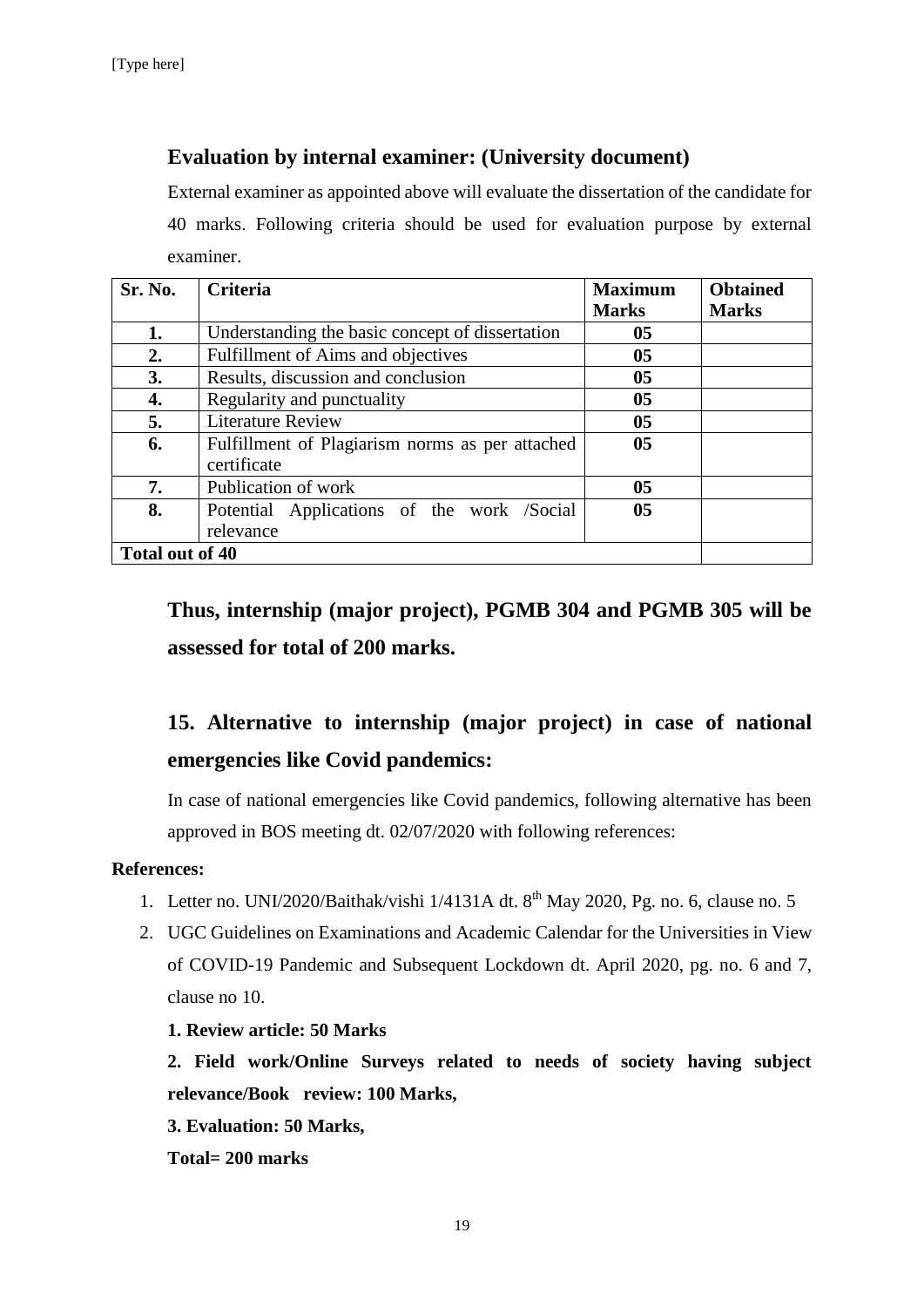**Note:** Here, in case of national emergencies or lockdown period students are allowed to work from home and the work done under above titles will be considered for evaluation and grading purposes.

# **Explanation:**

# **1. Review Article: 50 marks**

The criteria for awarding the marks are as follow:

| Sr. No.            | <b>Criteria</b>                                                                                                       | <b>Maximum</b><br><b>Marks</b> |
|--------------------|-----------------------------------------------------------------------------------------------------------------------|--------------------------------|
| 1.                 | Selection of the topic considering social relevance                                                                   | 0 <sub>5</sub>                 |
| 2.                 | Well organized abstract/introduction                                                                                  | 0 <sub>5</sub>                 |
| 3.                 | Survey of the topic selected as evidenced through<br>references                                                       | 10                             |
| 4.                 | Discussion of current developments in a selected field/topic                                                          | 10                             |
| 5.                 | Summarizing significant findings of the present study                                                                 | 0 <sub>5</sub>                 |
| 6.                 | Literature Review and the use of software like Mendeley to<br>keep flexibility for publication and referencing style. | 0 <sub>5</sub>                 |
| 7.                 | Fulfillment of Plagiarism norms as per attached certificate                                                           | 05                             |
| 8.                 | Publication of work                                                                                                   | 05                             |
| Total marks $= 50$ |                                                                                                                       |                                |

# **2. Field work (Data Collection)/ Online surveys: having subject relevance**

# **(Any one from enlisted) 100 marks**

| Sr. No.             | <b>Criteria</b>                                              | <b>Maximum</b> |
|---------------------|--------------------------------------------------------------|----------------|
|                     |                                                              | <b>Marks</b>   |
| 1.                  | Selection of the topic considering social relevance          | 10             |
| 2.                  | Method followed for data collection                          | 10             |
| 3.                  | Statistical analysis of the data                             | 40             |
| 4.                  | Well organized abstract/introduction                         | 0 <sub>5</sub> |
| 5.                  | Reference work                                               | 10             |
| 6.                  | Discussion of current developments in a selected field/topic | 10             |
| 7.                  | Summarizing significant findings of the present study        | 0 <sub>5</sub> |
| 8.                  | Fulfillment of Plagiarism norms as per attached certificate  | 0 <sub>5</sub> |
| 9.                  | Publication of work                                          | 05             |
| Total marks $= 100$ |                                                              |                |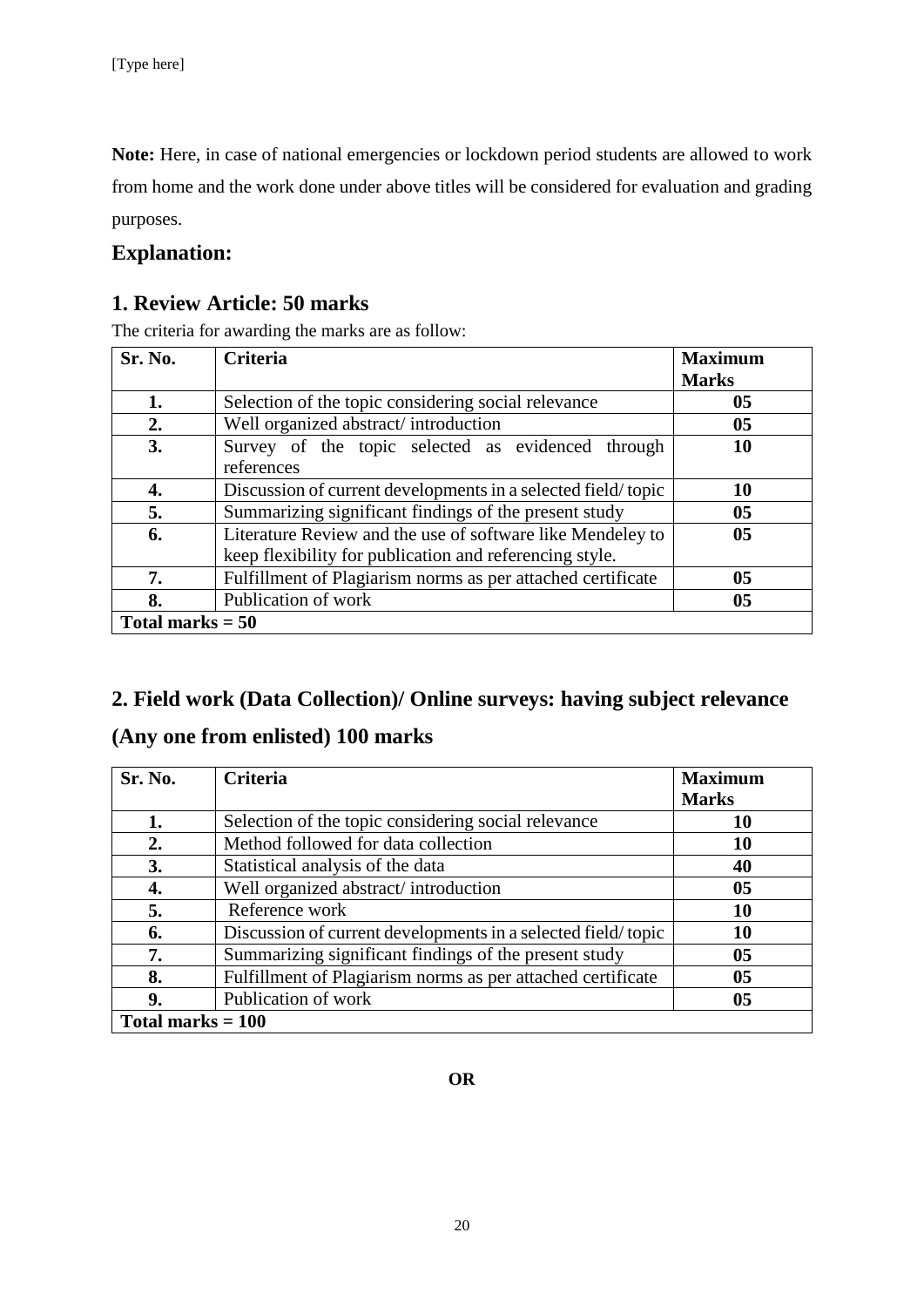# **3. Book review: having subject relevance (Any one from enlisted) 100**

#### **marks**

| Sr. No.             | <b>Criteria</b>                                                                                                                  | <b>Maximum</b><br><b>Marks</b> |
|---------------------|----------------------------------------------------------------------------------------------------------------------------------|--------------------------------|
| 1.                  | Name of the author and book with relevant details of<br>publisher and publication                                                | 0 <sub>5</sub>                 |
| 2.                  | Relevant information about the author like who the author<br>is and where he/she stands in the genre or the field of<br>enquiry. | 0 <sub>5</sub>                 |
| 3.                  | Context of the book                                                                                                              | 10                             |
| 4.                  | Brief discussion about the theme of book                                                                                         | 30                             |
| 5.                  | Strengths and weaknesses of the book                                                                                             | 20                             |
| 6.                  | Highlighting parts of the book by selecting particular<br>chapter/ theme for the justification of review                         | 10                             |
| 7.                  | Concluding remarks about books overall perspective,<br>argument and purpose                                                      | 10                             |
| 8.                  | Plagiarism check report                                                                                                          | 10                             |
| Total marks $= 100$ |                                                                                                                                  |                                |

# **4. Evaluation: 50 Marks**

Internal evaluation for the alternative that is, submitting review article and field work /survey / book review will be carried out as follow:

| Online presentations through central government approved apps | <b>Maximum marks</b> |
|---------------------------------------------------------------|----------------------|
| Presentation based on review article (1)                      |                      |
| Presentation based on field work/survey/book reviews (2)      | 40                   |
| presentations each of 20 marks)                               |                      |
| Total marks                                                   | 50                   |

**IMP** Note: The candidate has to submit the project report before the deadlines notified by the department. The candidate who fails to submit the project report may re-submit the same in a subsequent semester examination for evaluation purpose. The project work activities must be duly supported by documentary evidences and those should be endorsed by the HOD or the guide. All forthcoming UGC notifications regarding promotion of academic integrity and prevention of plagiarism in higher education institutions will be binding to the students. Submitted thesis by the students will be evaluated by, 'Departmental Academic Integrity Panel (DAIP)' and will be certified to be eligible for further evaluation as mentioned above. Award of the Grade will be based on the following criteria.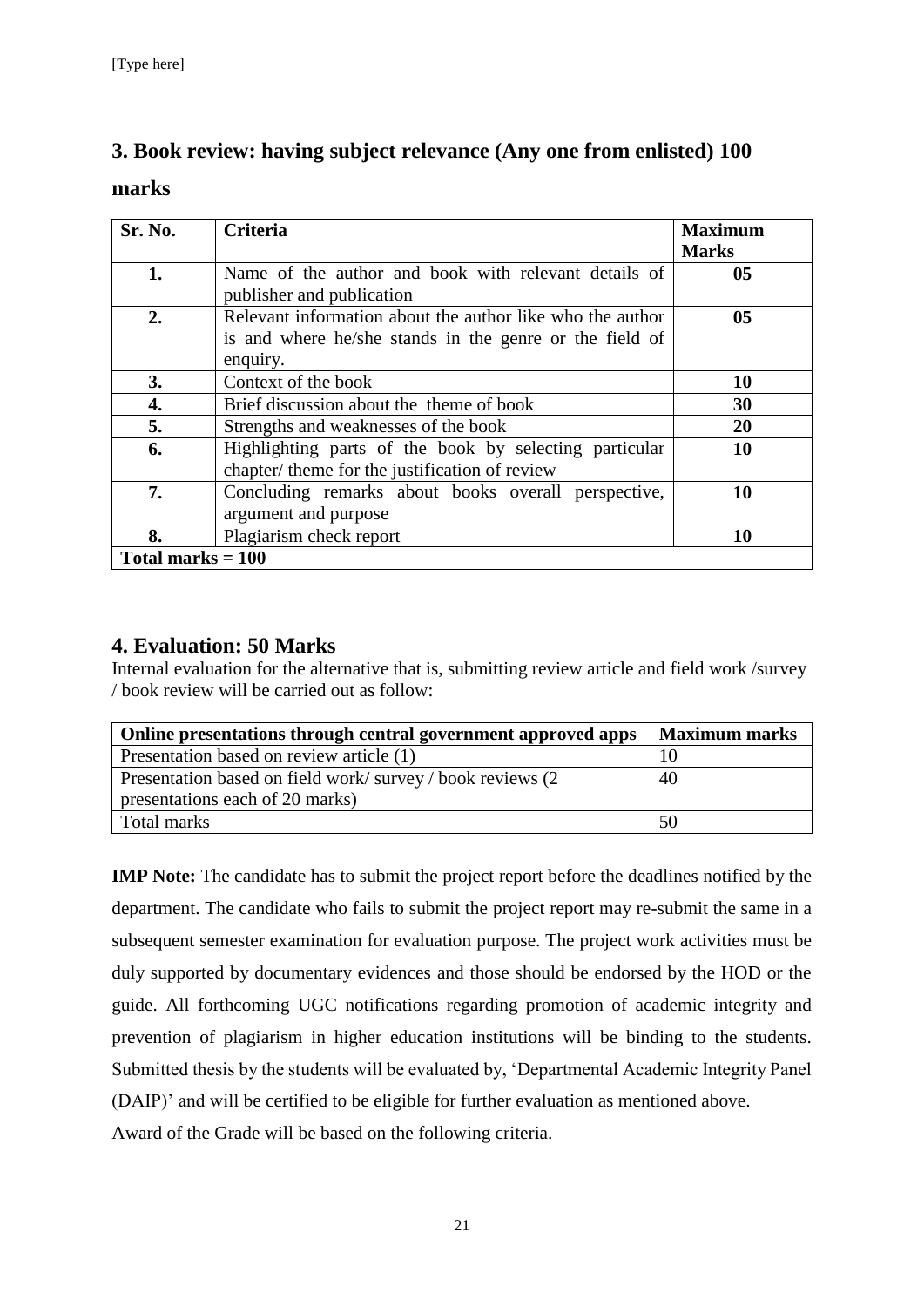**c. Rules regarding ATKT** to second year M.Sc. Microbiology course.

A student will be allowed to keep terms at the second year of the M.Sc. course if her / his terms for the first year have been granted as per university rules.

## **16. Standard of passing:**

For all courses, both University Examinations (UE) and Internal Assessments (IA) constitute separate heads of passing. In order to pass in such courses and to earn the assigned credits, the learner must obtain a minimum grade point of 5.0 (40% marks) at UE and also a minimum grade point of 5.0 (40 % marks) at IA.

If a student fails in IA, the learner passes in the course provided he/she obtains a minimum of 25 % in IA and GPA for the course is at least 6.0 (50% in aggregate). The GPA for a course will be calculated only if the learner passes at the UE.

A student who fails at UE in a course has to reappear only at UE as a backlog candidate and clear the head of passing. Similarly, a student who fails in a course at IA has to reappear only at IA as a backlog candidate and clear the head of passing.

The 10 point scale grades and grade points according to the following table:

| Range of Marks (out of 100) | Grade     | Grade point |
|-----------------------------|-----------|-------------|
| $80 <$ Marks $< 100$        |           | 10          |
| $70 <$ Marks $< 80$         | $A^+$     | 9           |
| $60 <$ Marks $< 70$         | A         | 8           |
| $55 <$ Marks $< 60$         | $B+$      |             |
| $50 <$ Marks $< 55$         | B         | 6           |
| $40 <$ Marks $< 50$         | $\subset$ | 5           |
| Marks $<$ 40                |           |             |

The performances at UE and IA will be combined to obtain the grade point average (GPA) for the course. The Weights for performances at UE and IA shall respectively be 60 % and 40 %. GPA is calculated by adding the UE marks out of 60 and IA marks will be out of 40. The total marks out of 100 are converted to grade point, which will be the GPA.

# **17. Formula to calculate Grade points (GP):**

Suppose that, "*Max*" is the maximum marks assigned for an examination or evaluation based on which GP will be computed. In order to determine the GP, set x= *Max*/10 (since we have adapted 10 point system).Then GP is calculated by the formula as shown as below.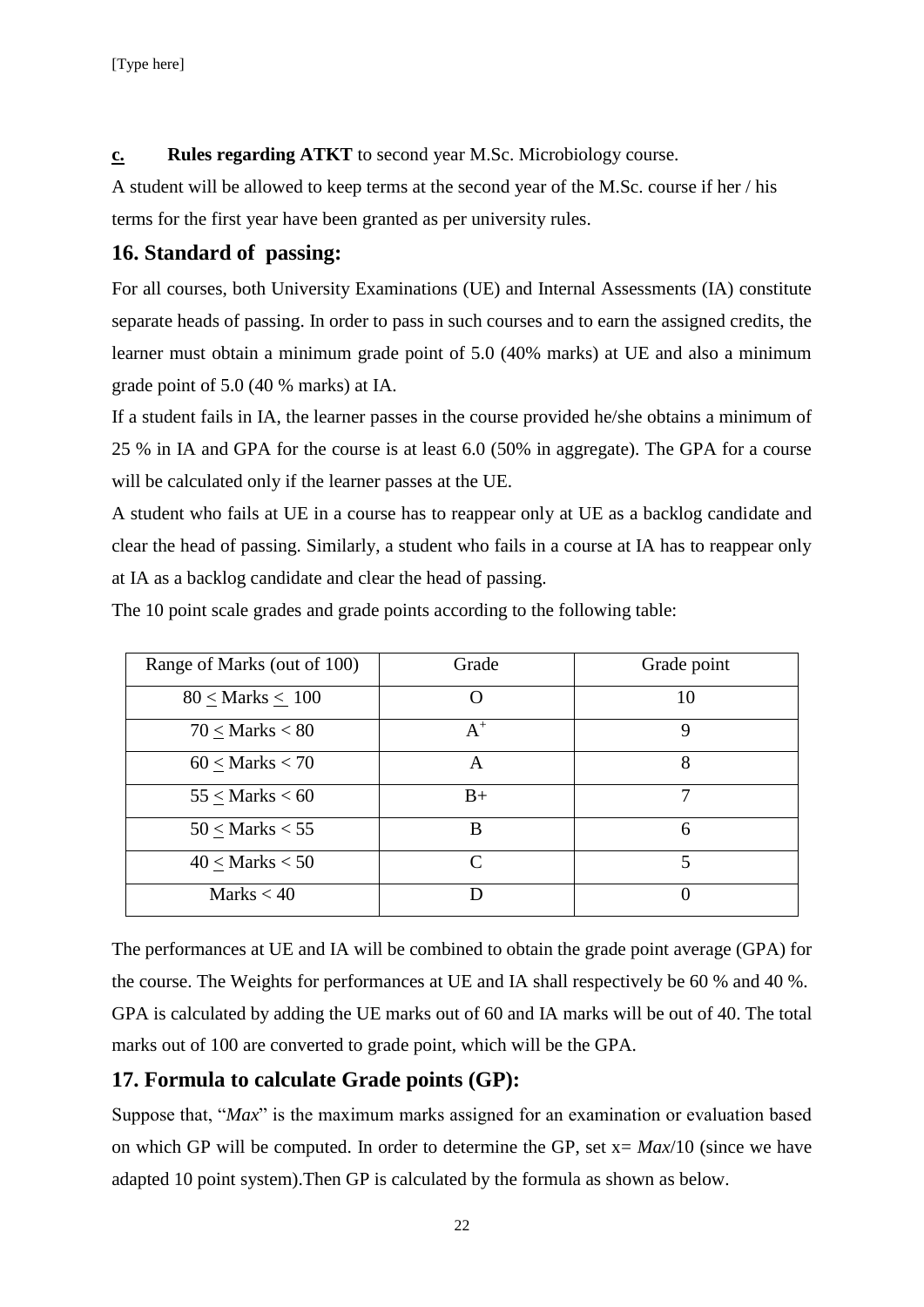| Range of Marks at the evaluation | Formula for the grade point |
|----------------------------------|-----------------------------|
| $8x <$ Marks $< 10x$             |                             |
| $5.5.x <$ Marks $< 8x$           | Truncate $(Marks/x) + 2$    |
| $4x <$ Marks $<$ 5.5x            | Truncate $(Marks/x) + 1$    |

Two kinds of performance indicators, namely the Semester Grade point average (SGPA) and the Cumulative Grade Point Average (CGPA) shall be computed at the end of each term. The SGPA measures the cumulative performance of a learner in all courses in a particular semester, while the CGPA measures the cumulative performance in all courses since his/her enrolment. The CGPA of learner when he/she completes the programme is the final result of the learner.

The SGPA is calculated by the formula  $SGPA = \frac{\sum Ck X GPK}{N}$ , where  $C_k$  is the credit value assigned ∑ Ck

to a course and  $GP_k$  is the GPA obtained by the learner in the course. In the above, the sum is taken over all the courses that the learner has undertaken for the study during the semester, including those in which he/she might have failed or those for which he/she remained absent. **The SGPA shall be calculated up to two decimal place accuracy**.

The CGPA is calculated by the formula CGPA= $\frac{\sum Ck X GPR}{n}$ , where C<sub>k</sub> is the credit value assigned ∑ Ck

to a course and  $GP_k$  is the GPA obtained by the learner in the course. In the above, the sum is taken over all the courses that the learner has undertaken for the study from the time of his/her enrolment and also during the semester for which CGPA is calculated, including those in which he/she might have failed or those for which he/she remained absent. **The CGPA shall be calculated up to two decimal place accuracy.**

| % Marks $(CGPA) =$ | $10 \times CGPA - 10$ | If $5.00 < CGPA < 6.00$  |
|--------------------|-----------------------|--------------------------|
|                    | $5x$ CGPA+20          | If $6.00 < CGPA < 8.00$  |
|                    | $10 \times CGPA - 20$ | If $8.00 < CGPA < 9.00$  |
|                    | $20 x CGPA -110$      | If $9.00 < CGPA < 9.50$  |
|                    | 40 x CGPA-300         | If $9.50 < CGPA < 10.00$ |

**The Formula to compute equivalent percentage marks for specified CGPA:**